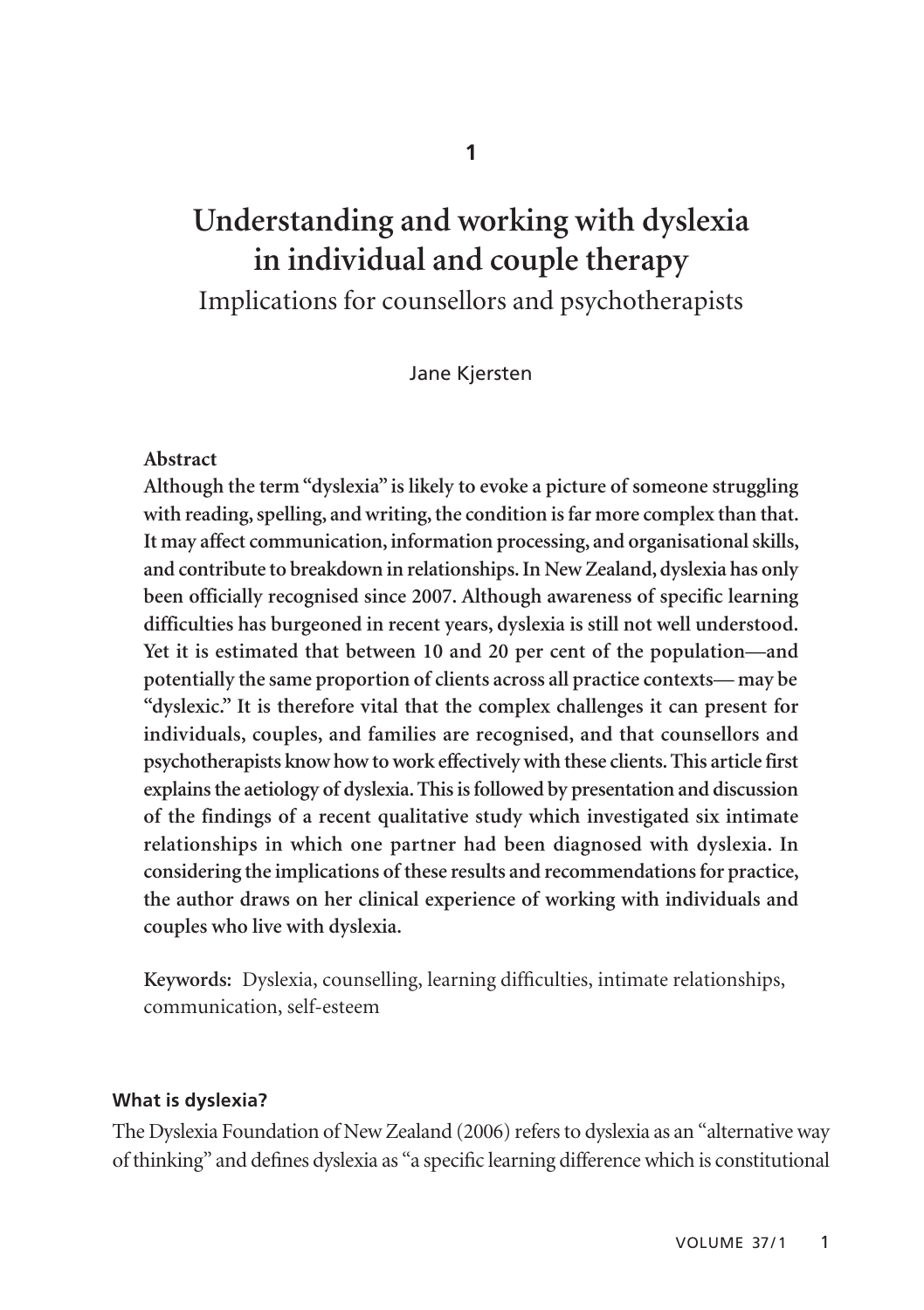in origin and which, for a given level of ability, may cause unexpected difficulties in the acquisition of certain literacy and numeracy skills." Dyslexia has only been officially recognised in New Zealand since 2007. Estimates indicate that in New Zealand one in ten individuals is dyslexic, though this is known to be a conservative figure, and statistics suggest that around 20% of the population have "specific learning difficulties" (such as dyslexia, ADHD, dysgraphia, or dyscalculia). It is therefore possible that between 10 and 20% of any practitioner's clients may have dyslexia.

Neuroscientists describe dyslexia as an hereditary, familial, neurobiological disorder caused by a disruption in the fundamental neural circuitry within the language areas of the brain (Shaywitz, 1998, 2003). Core difficulties in phonological decoding and processing give rise to challenges with reading and written linguistic processes, as well as affecting spelling, word retrieval and articulation, and working memory (Shaywitz, 1998, 2003). Most people use the left hemisphere of their brain to read and understand words. Recent research from the University of Auckland has revealed that dyslexic individuals may compensate by using the "pictorial" right hemisphere to process language (Waldie, Haigh, Badzakova-Trajkov, Buckley, & Kirk, 2013). This can make understanding spoken and written language a longer, slower journey for dyslexic people.

However, dyslexia carries with it unique strengths and talents. Dyslexic individuals are often strongly creative, entrepreneurial, have strengths in visual/spatial abilities, are good problem-solvers, and tend to be lateral thinkers (Dyslexia Foundation of New Zealand, 2006). They are also manually practical (Buchanan & Wolf, 1986).

Research further reveals that dyslexia affects much more than the neural processes used for decoding language; it can also affect auditory and visual processing (Berresford, 2012) and can indicate difficulties with sequencing, organisation and planning, timekeeping, concentration, speed of processing, intake and output of information, memory, and the ability to process instructions (Buchanan & Wolf, 1986; Nalavany, Carawan & Rennick, 2011; Shaywitz, 2003). Dyslexia and ADHD may share certain neural deficits (Waldie & Hausmann, 2010) and between 30 and 50 per cent of dyslexics also have ADHD. "Specific learning difficulties" is an umbrella term for a complex, heterogeneous group of learning difficulties that can co-occur. In addition, because of the particular vulnerabilities that individuals with these challenges face in this world, they can often present alongside issues such as anxiety, depression, obsessive compulsive disorder, personality disorders, and other mental health disorders.

As well, if an individual is both gifted *and* dyslexic (in other words, "twice exceptional"), the cognitive giftedness can increase that person's level of vulnerability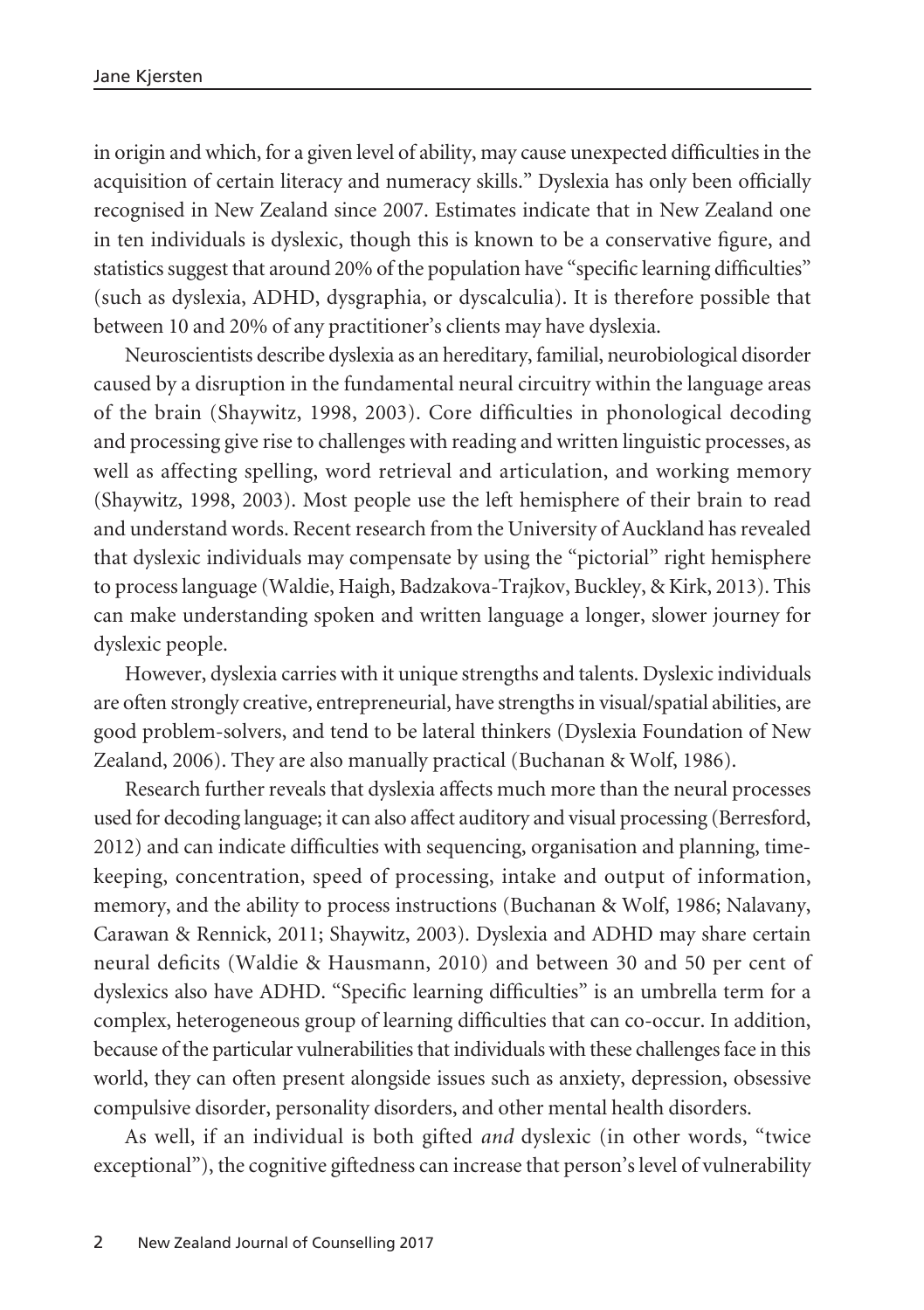and bring about a further unique set of characteristics and behaviours that must be understood by practitioners if clients are to achieve successful outcomes. An individual's giftedness can also mask the extent of his or her dyslexia, thereby causing the learning difficulty to go unidentified and the intricacy of the concomitant challenges to remain unaddressed.

Dyslexia runs in families (Dyslexia Foundation of New Zealand, 2006). It is highly likely that a child who is having difficulty with schoolwork may have a parent who is also dyslexic and who is therefore limited in their ability to help with their child's struggles. Dyslexia may also render people highly vulnerable to the environment, be it education, workplace, home life, or communities within society, which can minimise or maximise its effects depending on how others understand, accept, and treat dyslexic individuals. For example, a dyslexic client recently had major surgery in hospital. Before she was discharged, the physiotherapist went over a list of recovery details she was to follow over the next four weeks. This professional explained the points verbally in quick succession, then handed the paper to her and left, not realising my client's vulnerability in terms of processing information. My client lost what was being explained at around point number two, as it was too much information to process at once, and she also struggled to follow the written instructions once home. She subsequently moved in ways she was meant to avoid, which resulted in further injury and extended her recovery time.

Stereotypes associated with dyslexia persist and often include the perception that it relates to low intelligence and laziness. Practitioners may make the mistake of assuming their dyslexic clients are not progressing due to an apparent "lack of motivation to change" or supposed "unwillingness" to engage in counselling. In reality, they may be struggling to process, to understand what they need to work on, to communicate what is happening within them, and to know and express what they are feeling. King (2016) poignantly wrote, "If we continue to see Dyslexia as being merely a reading and writing problem, we will continue to deprive these people of any real understanding or support in terms of the extent and depth of their difficulties" (p. 1).

Some researchers have found that dyslexia may not only have secondary effects on the emotions, but causal ones as well (Rourke & Fuerst, 1996; Spreen, 1989) and ongoing research in this area is vital. Secondary emotional problems arising from learning difficulties, such as anxiety (Nelson & Harwood, 2010), low self-esteem, trauma, and shame (McNulty, 2003), are well-recognised, however. The consensus among researchers in the field seems to be that dyslexia affects a person's self-esteem because of constant difficulties and failures in school.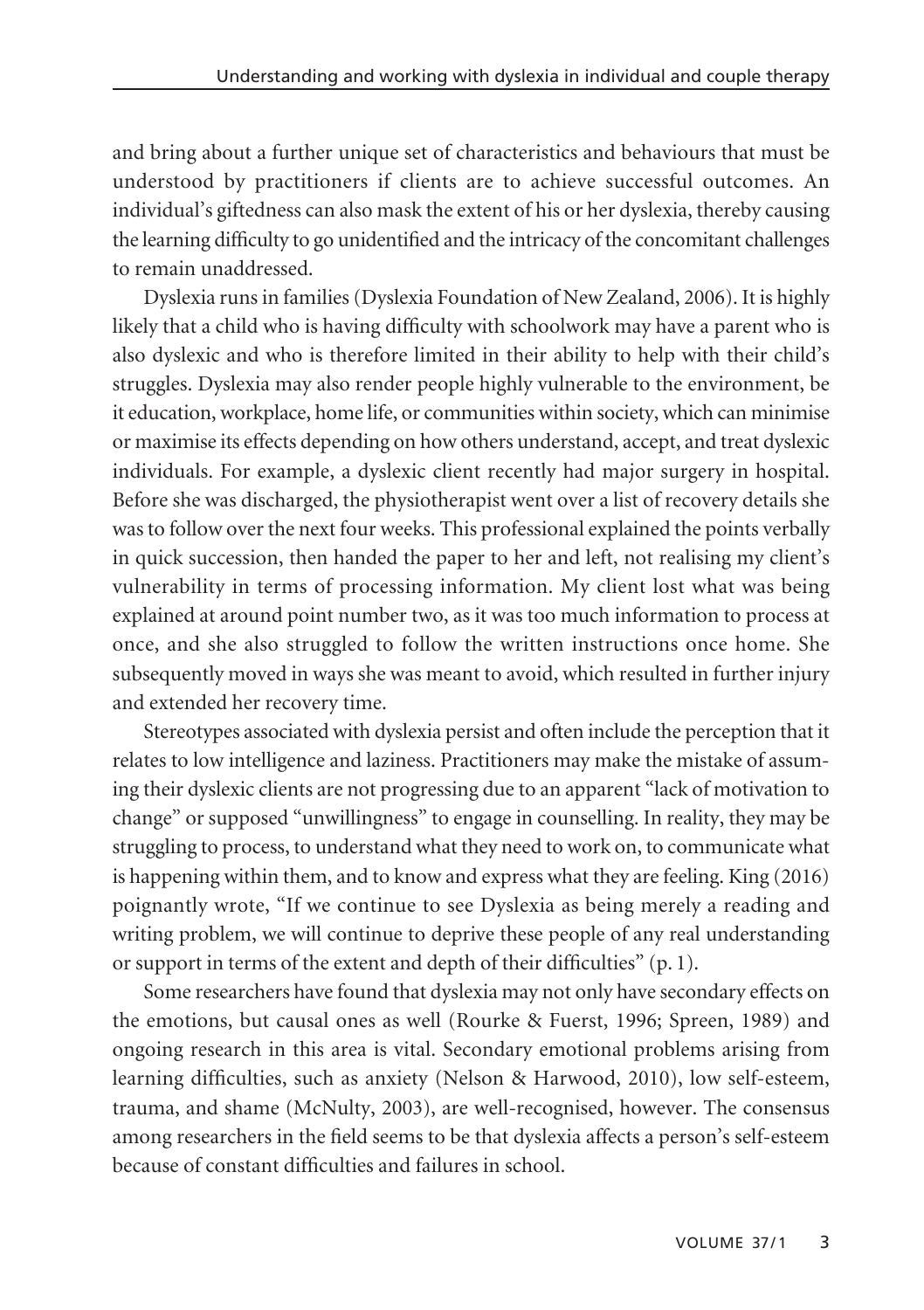In addition, dyslexia may be associated with significant deficits in social skills (Kavale & Forness, 1996). It may induce a pervasive feeling of being "different," and possibly generate high levels of fear and anxiety that can lead to depression, isolation and disempowerment. Outcomes can include lack of motivation (Buchanan & Wolf, 1986), avoidance behaviours, further educational deficits, behaviour problems, and difficulties in the workplace as well as social consequences (King, 2010). If a learning difficulty is not identified and adequately addressed in childhood, there may be risk of detrimental effects on social, mental, and emotional health. In counselling, these presenting problems tend to become the main focus; however, if dyslexia is a significant influence on a client's circumstances but goes unacknowledged, the effectiveness of any therapeutic process is likely to be quite limited.

Little research has investigated the influence of dyslexia on either couples or families, despite empirical evidence suggesting that dyslexia, and many of its concomitant difficulties, persists into adulthood and affects individuals right throughout their life span (Carawan, Nalavany, & Jenkins, 2015; Gerber et al., 1990; Goldberg, Higgins, Raskind, & Herman, 2003; McNulty, 2003). Currently the field is inundated with neuroscientific and educational studies focusing mostly on children, while research addressing socioemotional experiences associated with dyslexia lags well behind. Few studies have looked at how dyslexia affects adults or have given adults with dyslexia a voice about their experiences, and a void exists concerning the emotional experiences of those living with dyslexia (McNulty, 2003). Furthermore, couples research suggests that positive communication is essential for a healthy intimate relationship (Holman, 2001; Ledermann, Bodenmann, Rudaz, & Bradbury, 2010) but that destructive communication results in relational disconnection (Gottman & Levenson, 1992). If dyslexia concerns difficulties with phonological processes, then it seems clear that couples living with dyslexia may be at a disadvantage when it comes to communicating. A study was therefore undertaken, both to begin to address the above gap in the research and to investigate whether communication becomes disrupted between intimate partners when one partner has dyslexia.

# **Dyslexia and intimate relationships**

As indicated above, it appears to be well-established that learning difficulties persist into adulthood (Buchanan & Wolf, 1986; Gerber, 2012; Polloway, Schewel, & Patton, 1992) and one study found that problems experienced in childhood actually worsened in adulthood (Gerber et al., 1990). Dyslexic adults face myriad challenges in achieving positive adult functioning. These include the management of cognitive processes,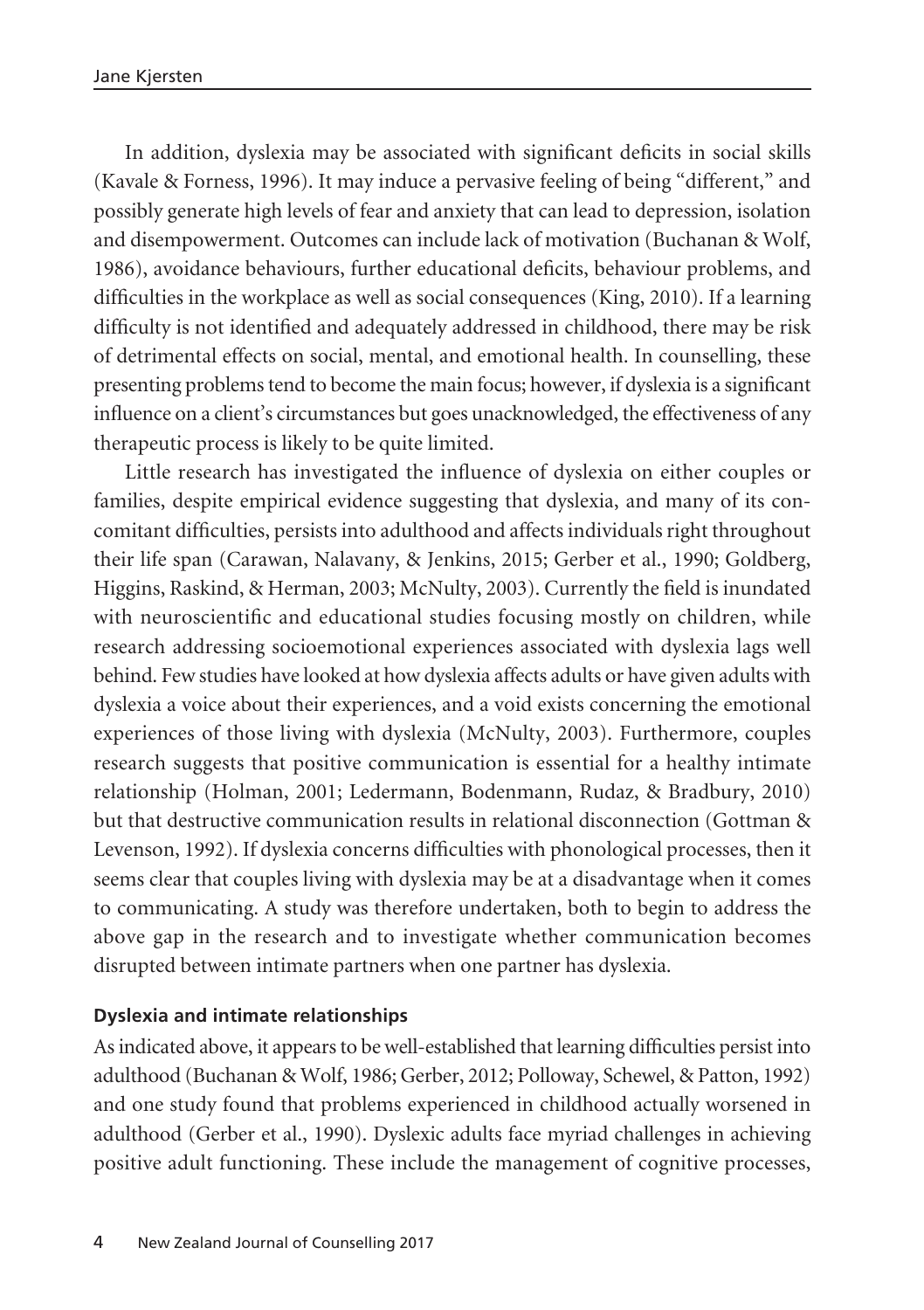employment experiences, family life, self-esteem, social and emotional issues, and other life demands including educational and career problems (Gerber, 2012; Hellendoorn & Ruijssenaars, 2000; Sang, 1988). Assistance from significant others and from community support services may be required throughout the life span (Gerber & Reiff, 1991; Morrison & Cosden, 1997; Nalavany et al., 2011; Werner, 1993). Positive family support appears to provide a buffer for emotional difficulties and to mediate positive self-esteem (Carawan et al., 2015; Nalavany & Carawan, 2012) as well as being a powerful predictor of successful adult adjustment and wellbeing (Hellendoorn & Ruijssenaars, 2000).

Studies that have investigated the effects of dyslexia on family relationships have highlighted relational dynamics which may correlate with intimate partnerships. Sang (1988) described a long history of relationship difficulties beginning with parents and teachers, and suggested that acceptance, differences in functioning, misunderstandings of coping strategies, and communication difficulties were issues for intimate partners. Reduced communication effectiveness (Peck & Stackhouse, 1973) and severe relational breakdown (Lenkowsky & Saposnek, 1978) have been found to occur in some families. In a study of Dutch adults with dyslexia, Hellendoorn and Ruijssenaars (2000) reported that some intimate partners viewed their relationships positively but many experienced difficulties within them.

Overall, there is clear evidence of a need for better awareness and understanding of the effects of dyslexia on many adults' lives, including recognition of relational struggles that can occur, and of the importance of effective communication strategies, emotion regulation skills, and psychosocial support. To help address this need and widen readers' understandings of what dyslexia can mean in adult relationships, the results of a recent New Zealand study are discussed here.

# **Method**

This research was conducted to examine the effects that dyslexia might have on communication and experiences of relational connection in intimate partnerships in which one partner has been diagnosed with dyslexia.

# *Participants*

Six couples were included in the study. The sample was aligned with the apparent percentage per national population of males and females with dyslexia, which is thought to be four males to two females (Berresford, 2012). This resulted in a total of 12 participants: four males with dyslexia and two females with dyslexia, and their six non-dyslexic partners (see Tables 1 and 2 for description of the participant sample).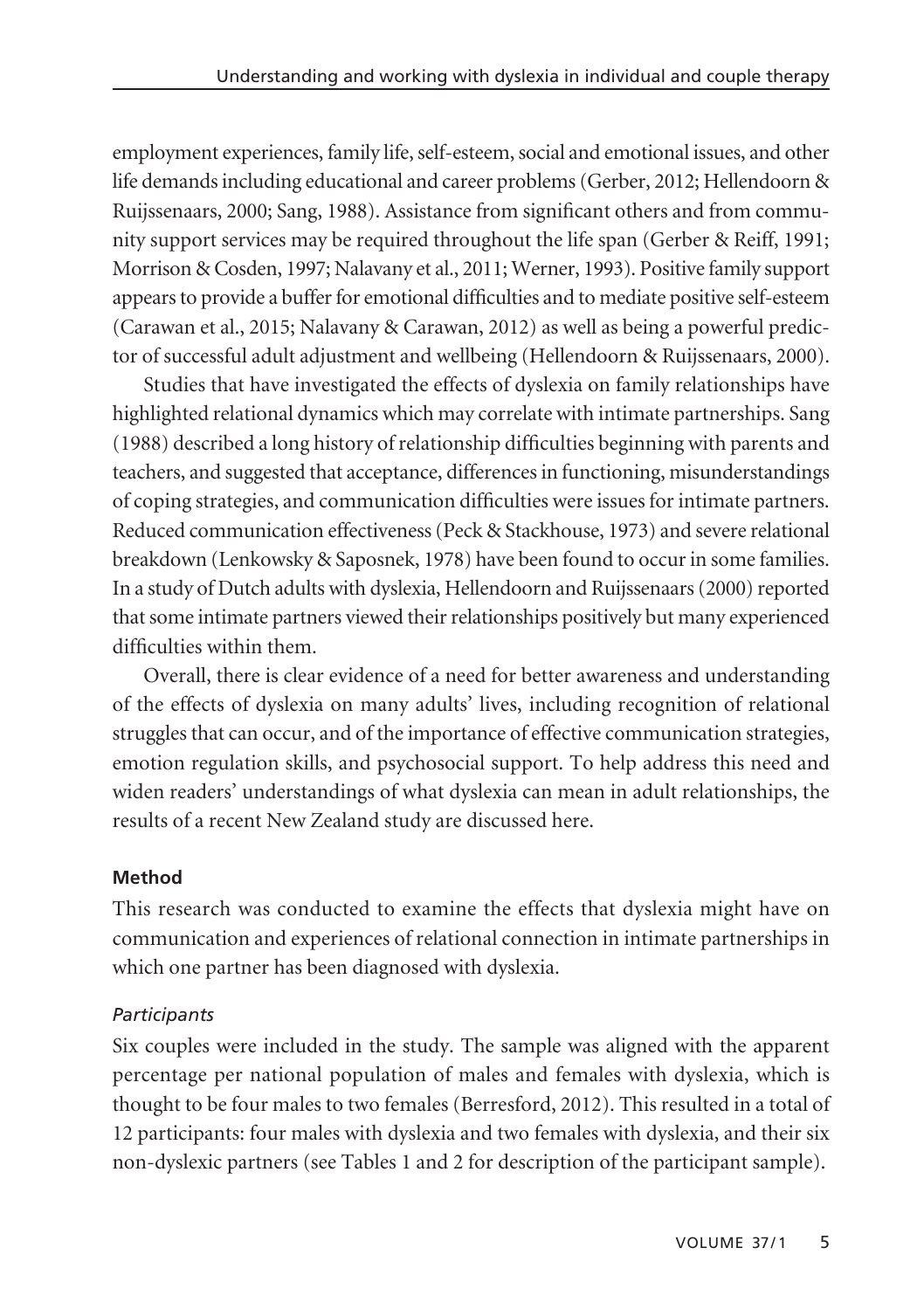All dyslexic participants were diagnostically assessed by an educational psychologist via the administration of a battery of tests: the Wechsler Adult Intelligence Scale— Fourth Edition (WAIS-IV), Australian and New Zealand Adaptation (Pearson, 2008); the Wechsler Individual Achievement Test—Second Edition (WIAT-II), Australian Adaptation (Harcourt Assessment, 2007); Patoss Handwriting Assessment (Patoss, 2006); The Handwriting Speed Test (Wallen, Bonney, & Lennox, 1996); and/or Lucid Ability Assessment—Version 5.14 (Lucid Innovations, 2015). There was no evidence that any of the six dyslexic participants had speech or language disorders or ADHD.

The partners needed to have been married or in a de facto relationship for at least one year. All participants were of New Zealand European (or Päkehä) ethnicity, all were of middle socioeconomic status, and all were heterosexual.

## *Procedure*

Permission to undertake the study was obtained from the University of Auckland Human Participants Ethics Committee. Data were collected by way of in-depth, semistructured interviews that were audio recorded and then transcribed. Three interviews per couple were conducted. Each individual participant was interviewed for 60 minutes and couples were then interviewed together for 90 minutes. Some of the dyslexic participants were contacted by phone again in order to clarify statements or answer additional questions.

#### *Analysis*

The research was undertaken using a qualitative, phenomenological approach. To discover the essential meanings of participants' experiences "phenomenological reduction" was used (Moustakas, 1994). This involved reflective description of data just as they appeared, their reduction to specific themes, followed by the organisation of those themes into a coherent textural description of the phenomena. The data in this study were rigorously analysed using a multi-stage processs. This included repetitive revisiting and analysis of participants' descriptions of their experiences, using multiple written notes capturing emergent themes in their own words to ensure the trustworthiness of the results. As well, two professional third parties—one an expert in the field of learning difficulties—independently checked the analysis for credibility.

#### **Results and discussion**

The results of this study reveal that dyslexia can affect intimate relationships in multiple ways: dyslexia affects communication, it affects functioning, and it affects emotions.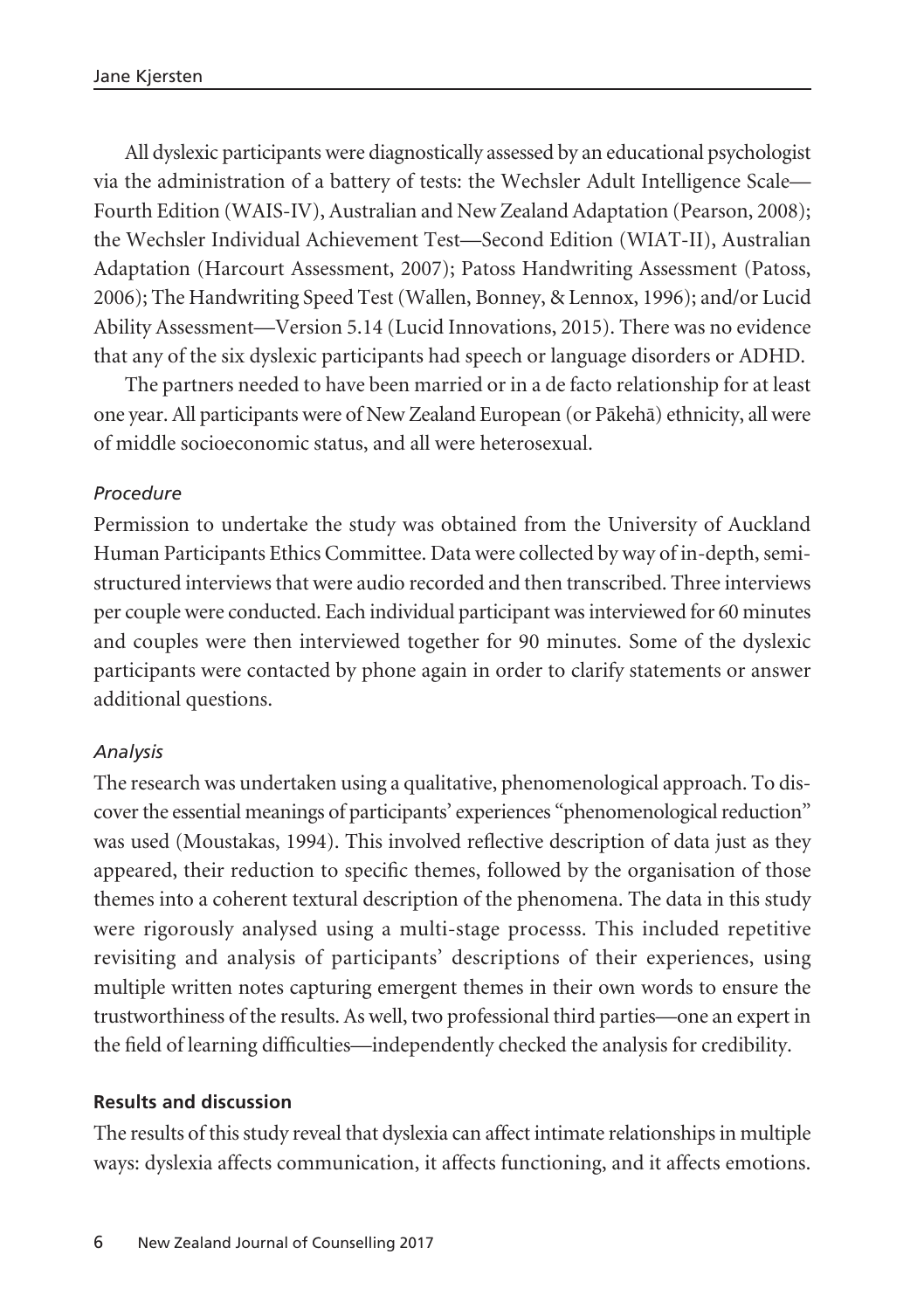From these three major themes, a fourth emerged: dyslexia affects connection. Although these couples' experiences had much in common, readers should be cautious about generalising these results to all couples who live with dyslexia, to all dyslexic persons, or to their partners.

Overall, however, the current study provides evidence for the persistence of dyslexia into the adult years. It also addresses an aspect of the research gap pointed out by Gerber (2012), that most studies of adults with learning disabilities are skewed towards early adulthood. In the current study, participants' ages ranged from 38 to 49 years.

# *Dyslexia affects communication*

A consensus has developed among researchers that a phonological processing deficit is the central difficulty in dyslexia (Pennington, van Orden, Smith, Green & Haith, 1990; Shaywitz, 1998, 2003; Shaywitz et al., 2004; Torgesen, Wagner, & Rashotte, 1994). According to Shaywitz (2003), dyslexics can struggle to select the correct phonemes and instead express similar sounding ones. Oliver, for example, would confuse Tina by saying "please pass the 't-o-m-a-t-o'" when he meant "p-o-t-a-t-o." Concerning mixing-up words, she said,

Sometimes it's really frustrating…he says "It's in the pantry" meaning the fridge…I'll be looking in there and after a while I'd say "Well you said pantry," and he'd say "No I said fridge." "No you didn't." It's annoying but since I know it's not something he's doing on purpose…that sort of helps.

Shaywitz (2003) also pointed out that in spoken communication, a listener also has to *receive* phonemes at a sufficiently fast speed to hold them in short-term memory and integrate them in order to hear the intended phrases being shared. Consistent with the phonological processing deficit theory (Habib, 2000), most of the dyslexic participants in this study at various times had difficulty accessing and ordering words when communicating with their partners. They also had difficulty taking in and understanding incoming information. This could affect their ability to listen to their partner and to take in and follow details, causing them to lose their train of thought, particularly if their partner interrupted them. For example, Sarah said:

You have to spell it out to Bob. If you want him to know something, you have to really spell it out very clearly. It makes me quite frustrated and a bit cross because I think "Why don't you know that? You should know that; it was obvious."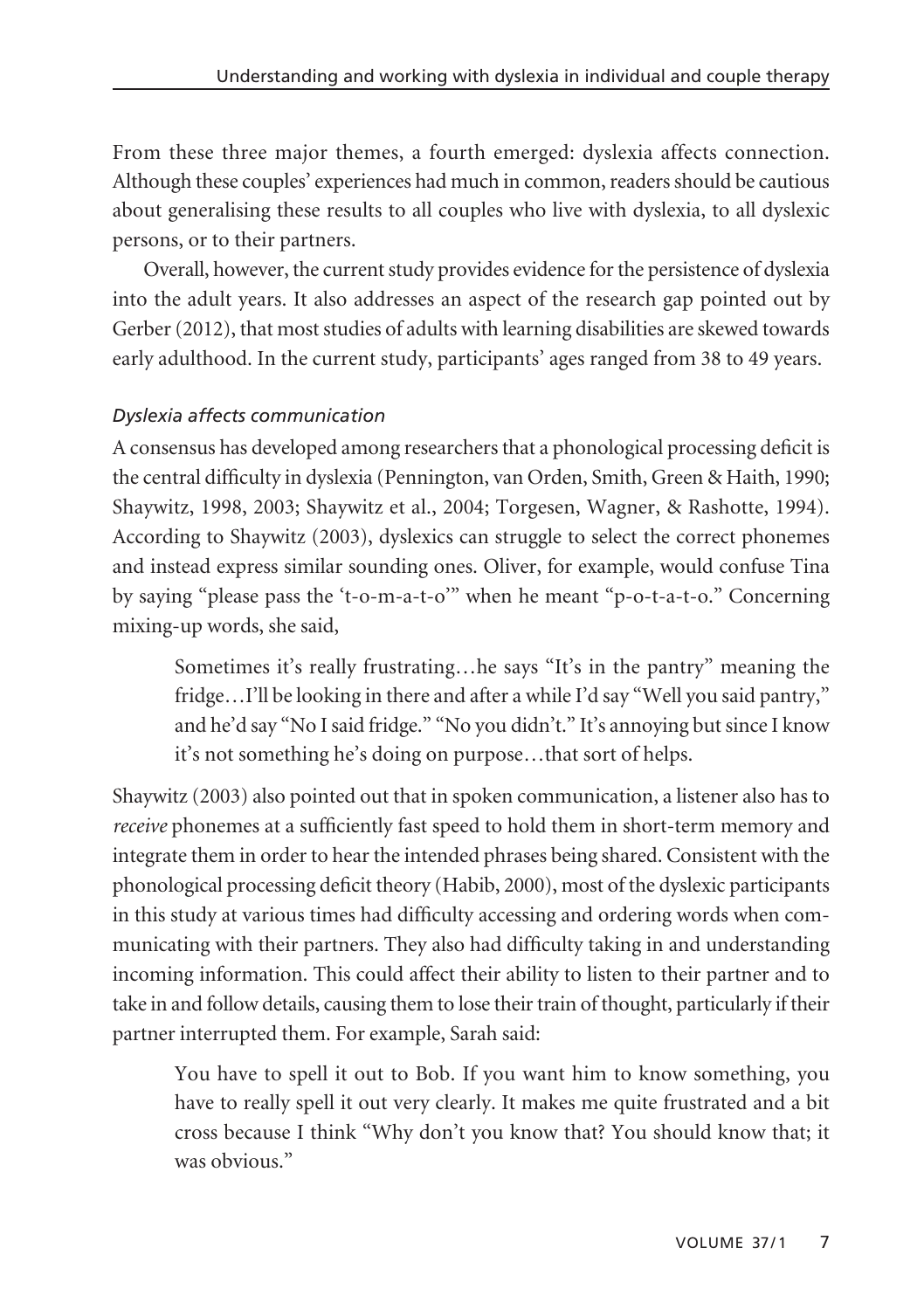| education<br>Time in<br>special<br>achievement<br>Highest<br>level of<br>tertiary<br>achievement<br>Highest<br>school |
|-----------------------------------------------------------------------------------------------------------------------|
|                                                                                                                       |
| Bachelor's<br>degree                                                                                                  |
| Bachelor's<br>degree<br>Sixth Form<br>GCSE<br>Cert.                                                                   |
| 6 subjects<br>O-Levels                                                                                                |
| 16 pr<br>Lucid<br>$19p$ r<br>a<br>NBL<br><b>NBL</b><br>WIAT-II                                                        |
| 42 pr<br>WIAT-II<br>WIAT-II<br>$92$ pr*<br>$\frac{8}{10}$                                                             |
| WIAT-II<br>WIAT-II<br>58 pr<br>b<br>D                                                                                 |
| 34 pr<br>94                                                                                                           |
| $23$ pr<br>89                                                                                                         |
| 127                                                                                                                   |
|                                                                                                                       |
|                                                                                                                       |
|                                                                                                                       |
|                                                                                                                       |
|                                                                                                                       |

| č<br>م<br>Sc                                                                                                      |        |
|-------------------------------------------------------------------------------------------------------------------|--------|
| ١<br>i<br>ļ                                                                                                       |        |
| ֦֦֦֖֦֦֖֖֖֖֖֖֖֖֖֖֖֖֖֧֦֧֧֚֚֚֚֚֚֚֚֚֚֚֚֚֚֚֚֚֚֚֚֚֚֚֚֚֚֚֚֡֝֘֝֝֝֝֝֝֝֝֝֝֝֝֝֝֝֞֞֞֝֝֝֝֞֞֞֝֝<br>ミー・ミー<br>۔<br>دمام<br>,<br>I | j<br>į |

pr: Percentile Rank; WBL: Wallen, Bonney & Lennox.

Tests used: WAIS-IV; WIAT-II; Patoss; Lucid Exact; Wallen, Bonney & Lennox. **Tests used:** WAIS-IV; WIAT-II; Patoss; Lucid Exact; Wallen, Bonney & Lennox. \* Oliver's superior intelligence masks some of his dyslexic issues—e.g., he reads and spells accurately but does this slowly and with effort. \* Oliver's superior intelligence masks some of his dyslexic issues—e.g., he reads and spells accurately but does this slowly and with effort.

**Table 1.** Sample of dyslexic participants

Table 1. Sample of dyslexic participants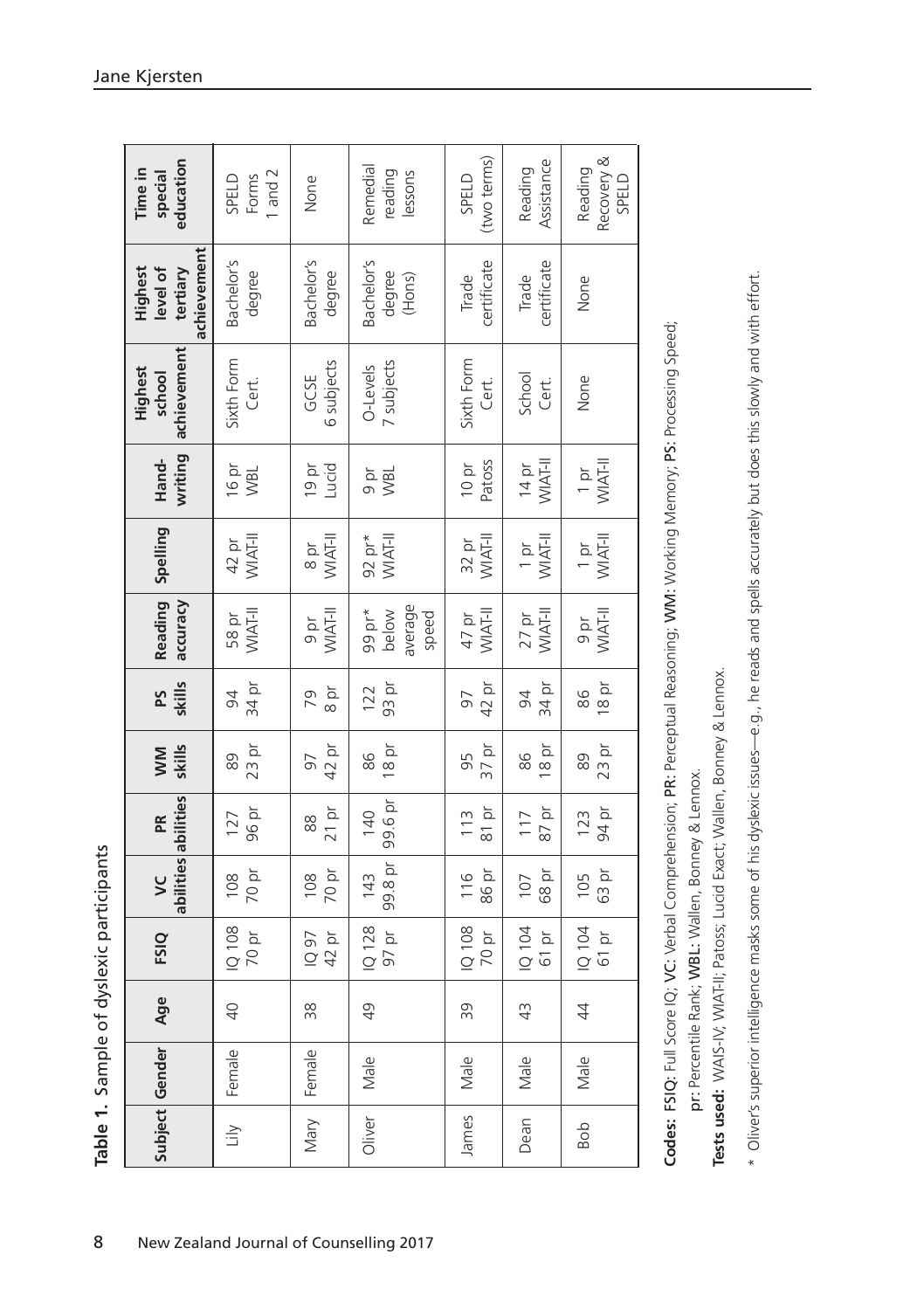| Subject      | Gender | Age | <b>Highest level of</b><br>school achievement | Highest level of<br>tertiary achievement |
|--------------|--------|-----|-----------------------------------------------|------------------------------------------|
| David        | Male   | 43  | University Entrance                           | Bachelor's degree                        |
| <b>Boris</b> | Male   | 41  | School Certificate                            | None                                     |
| Tina         | Female | 47  | University Entrance                           | Master's degree                          |
| Rosie        | Female | 38  | A Levels                                      | Master's degree                          |
| Patricia     | Female | 38  | University Entrance                           | None                                     |
| Sarah        | Female | 49  | School Certificate                            | None                                     |

**Table 2.** Sample of non-dyslexic partners

Sarah also commented on the way processing difficulties affected planning and following arrangements:

The sequencing thing is a big issue. Even this weekend which has been planned for ages, he said, "Now what is it we're doing this weekend?" It's that getting in sequence of "Where are we going first? Then where are we going? What time was that?" He finds that very, very difficult to think ahead and plan anything. It's quite frustrating if you have to go over and over and over and over things.

Too much incoming information to process (for example, having to listen to too many people talking together or too much information being shared by partners) quickly led to a dyslexic partner feeling overloaded cognitively and overwhelmed emotionally. Non-dyslexic partners often failed to realise that their partners were actually working hard at listening but could not hold in working memory everything being shared. Instead, they interpreted the behaviour as reflecting the partners' lack of interest in what they were saying.

Working memory difficulties affected most couples and led to an emotional reaction for many participants. Not being able to recall words, information, or an event in history, including birthdays and anniversaries, could be upsetting. It also evoked arguments. For example, James commented:

Rose remembers all the details and I don't. When these things are revisited I don't have an argument to stand on 'cos I don't recall all those details. So I'm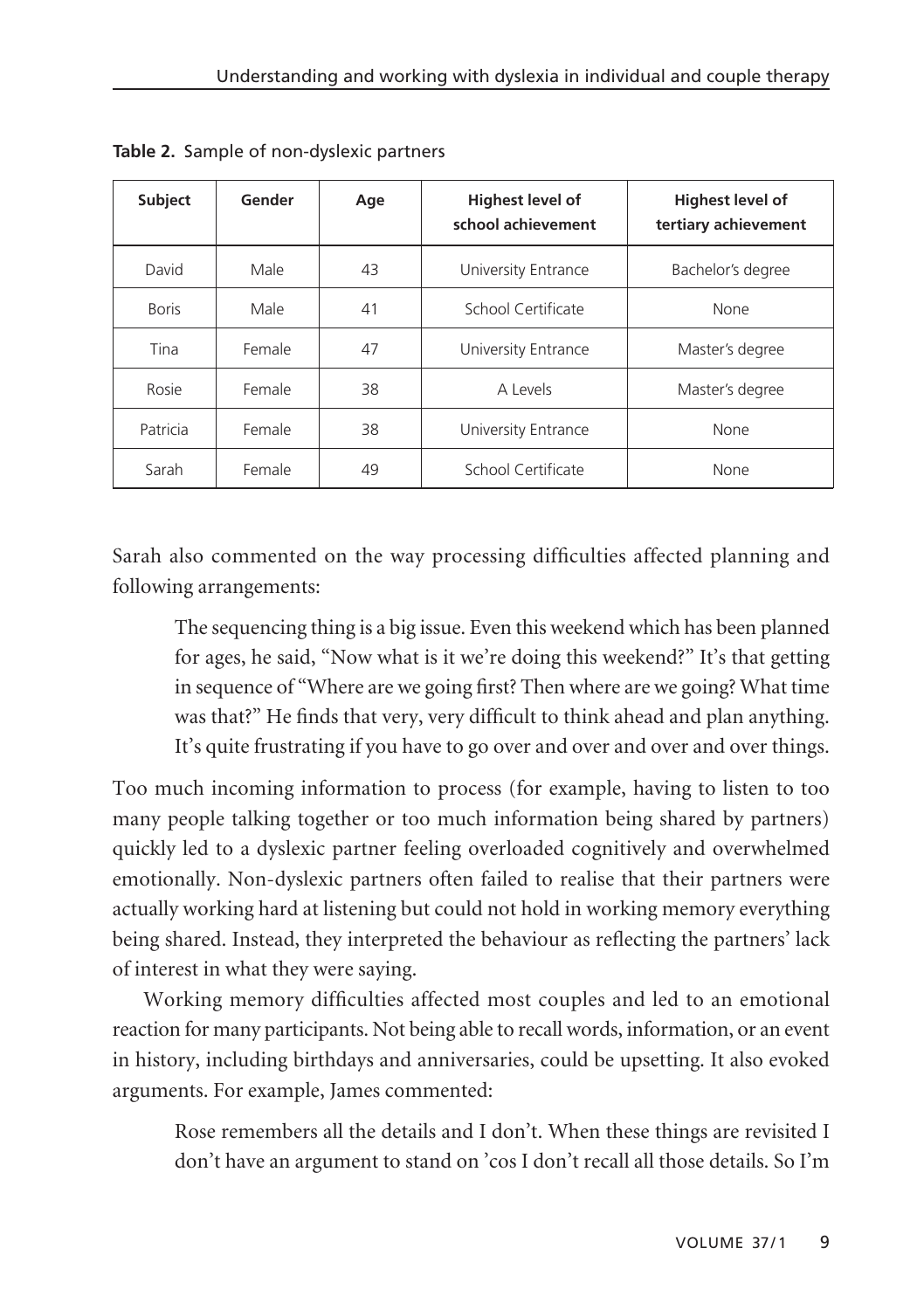already on the back foot. No way are you going to win this argument because you've got no ammunition.

Sometimes the dyslexic partners thought they had communicated something but in fact they had "said" it only internally in their mind. This was frustrating for partners especially when the dyslexics argued that they *had* spoken. Their slower speed in processing both incoming and outgoing communication often caused the non-dyslexic partners to lose their own train of thought when waiting for the dyslexic to respond. When non-dyslexic partners would sometimes interrupt or suggest words, the dyslexic partners found this unhelpful and their self-esteem could be affected. Some dyslexic participants used more words than needed in a scramble to articulate what they were trying to say.

All of this led to breaks in the flow of communication between partners, supporting earlier findings that social relationships may be affected by language difficulties (saying the wrong thing) and memory difficulties (forgetting facts or interrupting) associated with dyslexia (Vogel & Forness, 1992). Misinterpretations, poor word retrieval, and saying one thing when they meant another led to communication problems (Sang, 1988). These difficulties also affected arguments, which tended to become circular and go nowhere. According to Lerner (2004), many couples can be caught up in circular dances when navigating anger. However, it seems likely that it can be harder for dyslexic individuals to process what is happening in conversations and to express themselves, leaving them more vulnerable to becoming stuck in unhelpful couple dynamics. James said it was like

a merry-go-round…we're not getting anywhere…just doing another round of arguing and getting frustrated and storming off or sulking. Something's getting skipped in the processing stage. I know what my point is but getting it into some semblance of order and accuracy is difficult.

Many couples in the study reported defensiveness if the non-dyslexic partner became critical of their partner's difficulties. Research on regulated couples (using positive behaviours) vs non-regulated couples (using complaints, criticism, defensiveness) found that non-regulated couples engaged in more conflict, were less engaged listeners, and were less connected, which led to relational breakdown (Gottman & Levenson, 1992). In the current study, this sort of destructive communication was linked to negative self-esteem triggers for both partners and thus resulted in disrupted connection. Communication seems difficult enough regarding phonological processes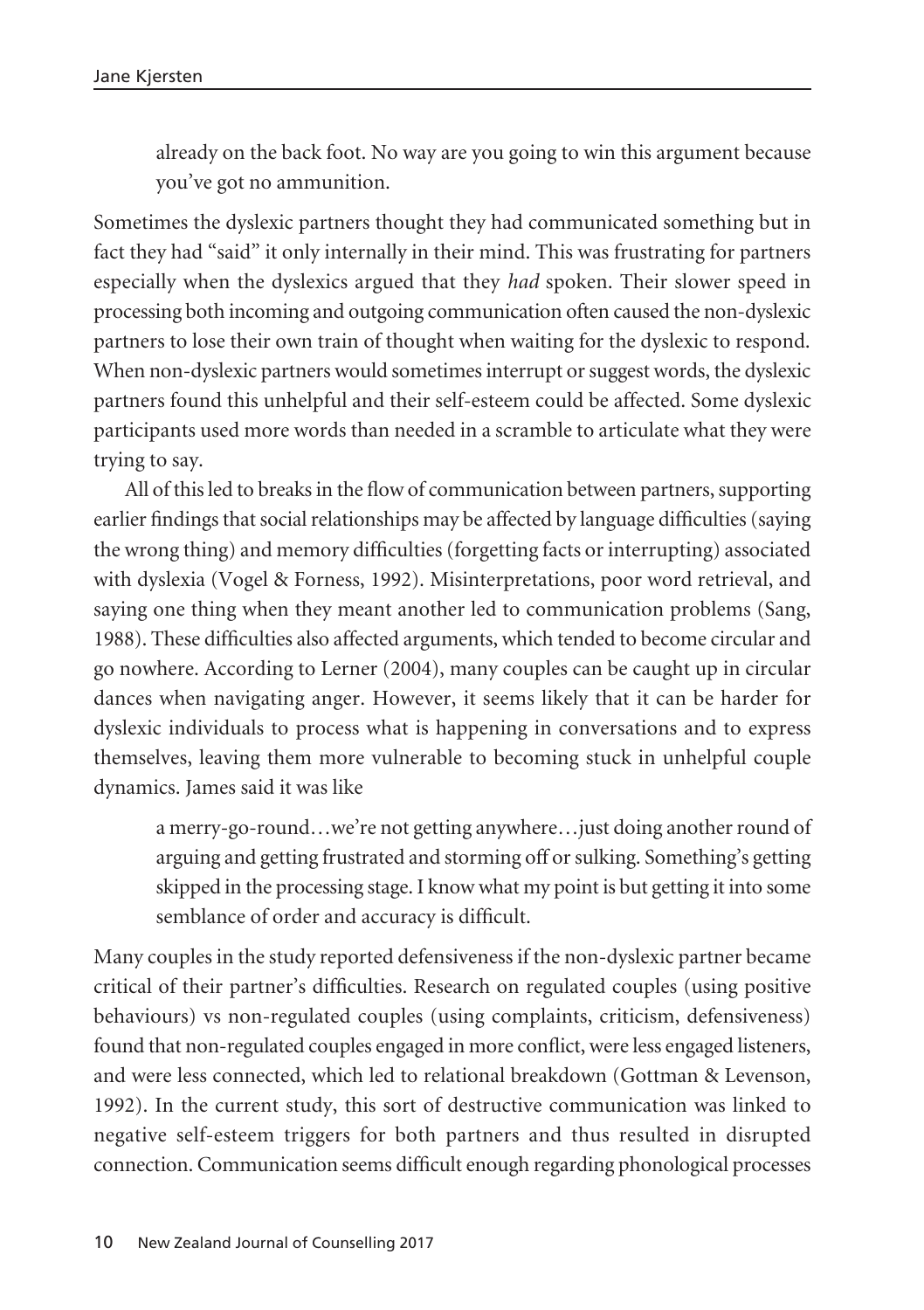for these couples, let alone having to navigate destructive forms of relating as well. These findings support the importance of understanding dyslexia and its impact on relationships, and of discovering positive ways for such couples to communicate.

Findings also suggested that texting is unhelpful for dyslexics due to the same phonological difficulties, particularly regarding output which involves word retrieval and spelling. Instead, it is preferable for couples to speak on the telephone. Several dyslexic partners in the study said they had difficulty reading body language and one couple mentioned disruption in reading tone of voice. This supports earlier findings that dyslexia may affect the ability to read non-verbal cues (Kavale & Forness, 1996; Sang, 1988). For individuals who struggle with the visual component of dyslexia, body language and facial expressions may be difficult to comprehend, and for those with auditory dyslexia, vocal characteristics may be challenging. Because emotional communication, involving the reciprocal transmission of non-verbal cues, governs the majority of couple interactions (Greenberg & Johnson, 1988), dyslexic partners may find themselves at a particular disadvantage.

A clear cyclic pattern became evident from the data on communication. The dyslexic partners struggled to find words or had difficulty processing information. They were then triggered by a negative self-belief (most often stemming from childhood) along with a concomitant flood of emotion (such as fear or shame). When feeling this intensely, the dyslexic partners found they went blank cognitively and could not think or communicate. Sometimes they became "locked in" (or intensely focused and preoccupied) on trying to find the answers in their mind and therefore became distracted and disengaged. To cope with the intense feelings, they commonly suppressed them by numbing or withdrawing, with the latter providing space for calming down. This led to a disconnect between partners, with the non-dyslexic often struggling to understand what was happening while the dyslexic could not express what was occurring—and they were left wondering why their partner exited.

## *Dyslexia affects functioning*

Executive functioning is like the motherboard of cognitive functions which controls planning, organisation, ordering, working memory, flexibility of response to changing situations, the ability to begin a task or activity, inhibiting behaviour (the flipside of which is impulsivity), and emotional regulation (Cooper-Kahn & Dietzel, 2008). The current study suggests that executive functioning difficulties appear to be correlated with dyslexia. Ordering and sequencing were generally difficult for most dyslexic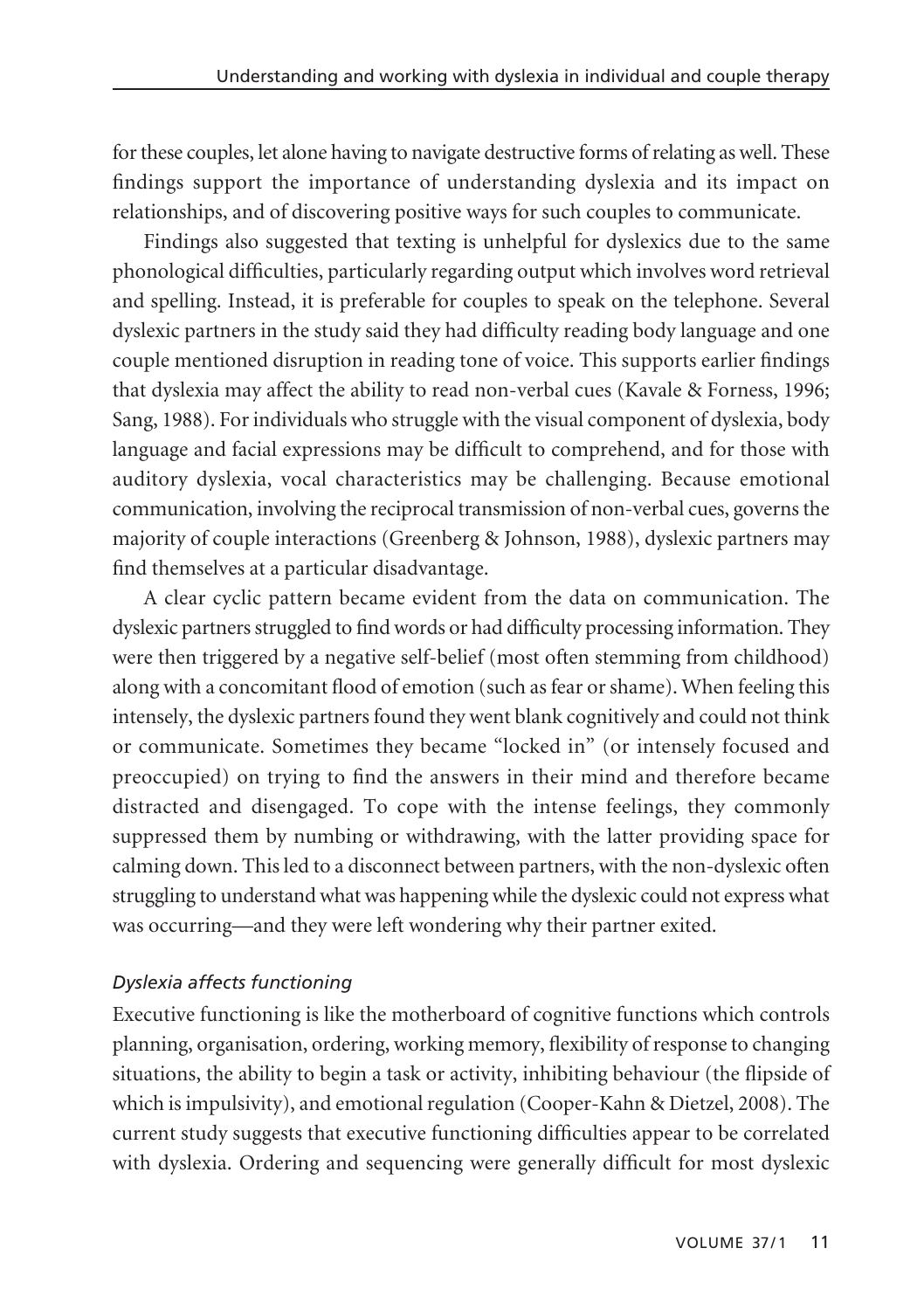partners, as were organising tasks such as housework and managing papers and finances. For example, Rosie exclaimed:

I get very frustrated because I don't like to come home to a messy place.… Nothing ever gets put away…he can't close cupboard doors, he leaves rubbish lying around and not think about putting it away for days and days.

Patricia echoed Rosie:

…if he is putting away the dishes, it's good luck finding where he put them. They are just anywhere! It is really annoying but I just have to tell myself…it doesn't matter in the big picture…he's faithful, he comes home, he loves me.

Time-keeping could be problematic, as could beginning and staying on task. Some participants reported they became distracted and lost time and awareness of what they were meant to be doing, adversely affecting their performance. Concerning housework, Lily said:

I won't plan anything but it'll be like "Oh I think I should do that, that needs doing" and I can kinda get my head around certain things but there's some things that just won't. Everything I do is so long winded…it'll take me twice as long as David.

Due to these difficulties, non-dyslexic partners often had to take on more responsi bilities, including handling finances. It is possible that dyslexic individuals may partner with "high-functioners" (i.e., individuals who are highly organised and who take on responsibility; Lerner, 2004) who often have the capacity to do things the dyslexic partner cannot easily do and may be avoiding. The current study found most nondyslexic partners of both genders were high functioning.

Couples also appeared to struggle when working on household tasks together due to differences between their functioning styles: the non-dyslexic partner preferred working in detail (i.e., managing tasks sequentially) and the dyslexic partner preferred less detail (i.e., so long as it looked right the finer details did not matter). In order to achieve success at tasks, dyslexic partners appeared to prefer to be "shown" what to do, not "told." Mary said:

Dyslexia definitely affects us when we're working together and him giving me directions or what to do…we would have a row but we'd get over it. Definitely with directions…I struggle sometimes understanding things and Boris telling me what to do in a job…I'll write them down or he would draw a map for me.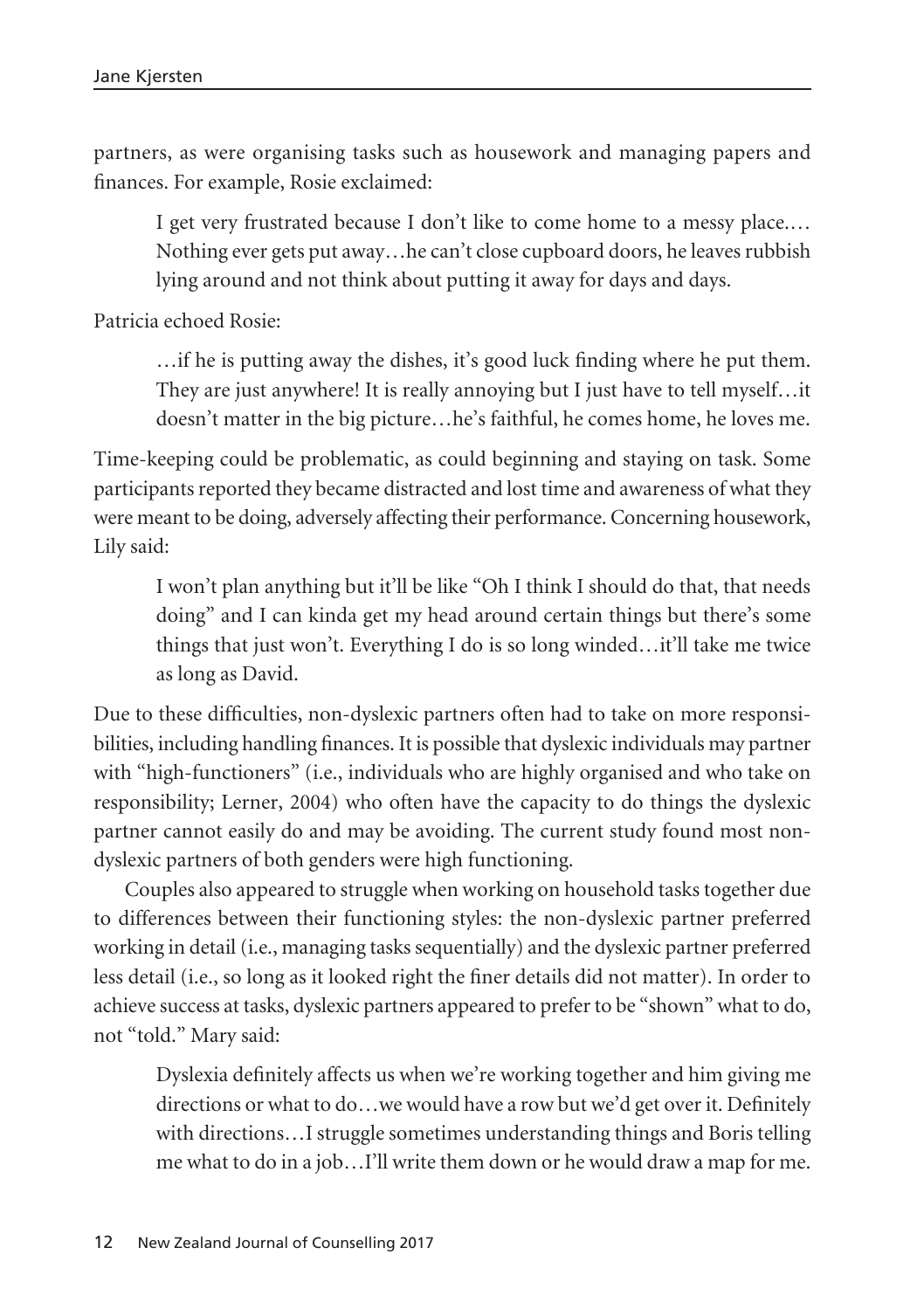There is limited research on the subdomains of executive function in dyslexia (Gioia, Isquith, Kenworthy, & Barton, 2002). The most studied subdomain appears to be working memory, which has been found to contribute to difficulties in word recognition and reading comprehension (Swanson & Ashbaker, 2000). Several researchers, such as Waldie and Hausmann (2010), have found that dyslexia and executive functioning are connected and associated with the prefrontal cortex, while Vasic, Lohr, Steinbrink, Martin, and Wolf (2007) found that dyslexics have an executive deficit when manipulating verbal material in working memory. The findings of Brosnan et al. (2002) suggested that dyslexics show executive functioning difficulties in the inhibiting of distractors or interference and the sequencing of events. The current study appears to support the possibility that executive function disruptions are implicated in dyslexia.

Gerber (2012) argued that positive adult adjustment depends on dyslexic individuals being autonomous and self-efficacious. Over-functioning by their partner may further marginalise dyslexic adults by preventing them from pushing through their difficulties and succeeding. However, partners need to understand that while their dyslexic partner navigates these challenges, those who are non-dyslexic may have to carry more of the load. It is important that they don't always "do it for them" but rather "do it *with* them," and it may be true that non-dyslexic partners need to "not want what their partner cannot do" (Berresford, 2012).

A cyclic pattern also became evident from the data on functioning. When a dyslexic partner experienced a difficulty with a form of functioning, they often reported being triggered by a negative self-belief (such as "I'm a failure") and, alongside this, experienced intense feelings. They then became cognitively "blank" and were unable to process or communicate, and coped by suppressing feelings or withdrawing until they calmed down. This caused disconnection between partners.

# *Dyslexia affects emotions*

As indicated earlier, high levels of anxiety have been reported in several studies on dyslexia (Hellendoorn & Ruijssenaars, 2000; Kavale & Forness, 1996; McNulty, 2003) while other studies have shown that problems with emotional regulation are linked with dyslexia (Bryan, Burstein, & Ergul, 2004; Lenkowsky & Saposnek, 1978; Saunders & Barker, 1972). On the other hand, Nalavany et al. (2011) found low levels of sadness, stress, and anxiety. Research into the neurobiological circuitry of emotional processes in dyslexic individuals is vital if we are to ascertain how emotional functioning and regulation are occurring. Though the current study included only a small sample, the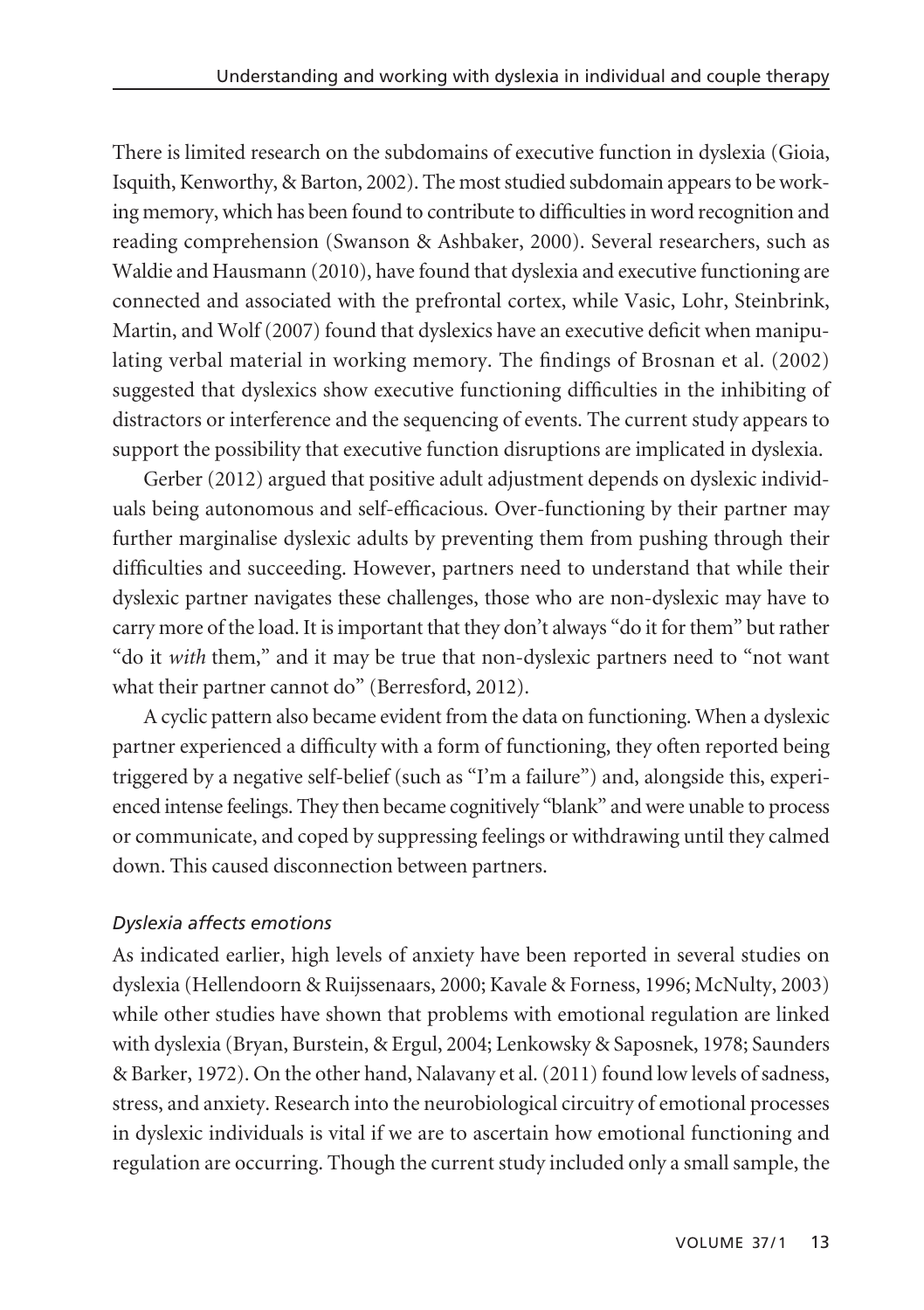findings suggest there may be something taking place regarding emotional processing for the dyslexic participants.

In the study, it became evident that two differing causes of emotional reactivity occurred, though these were at times closely linked. The first was when the dyslexic partner became overloaded (e.g., with too much to process, or they were under pressure to perform/function) and then became overwhelmed (which may or may not have led on to the second experience).

The second was to do with self-esteem triggers that were linked to childhood and combined with an intensive emotional reaction and then common coping strategies. Both experiences resulted in the dyslexic partner becoming "blank" and unable to cognitively process while feeling intensely. While this happens to most of us when we are feeling intensely, for dyslexic people the experience appears to be exacerbated. McNulty (2003) found that self-esteem problems could emerge in early childhood when very young children felt shame, and that by school age, self-esteem issues were more entrenched due to struggles and failures at school. Emotional insecurity persisted into adulthood and could extend to affect interpersonal relationships and other areas of adult life. Participants in this study reported similar experiences.

Authors Goleman (1996) and Greenspan (2003), who specialise in emotional intelligence, have stressed that knowing what one is feeling, and the ability to express one's feelings accurately, are important for emotional literacy. Participants of both genders in this study reported that they struggled to know, find words for, and process what they were feeling. Dean, for example, said:

I don't have any feelings. I only have one…I'm either all happy, all sad, all hungry. I can't talk about my feelings…

Bob shared a similar experience:

Understanding the emotional side is missing is a problem…I know I've had them there and I've wanted them out but I don't know how to get them out.… You want to tell her how you feel and you can't.

David described Lily as being:

A little bit muddled in her emotions.… I think maybe she doesn't know how to work through them.

This appears to be linked to the same language sequencing processing difficulties outlined above. It seems that teaching dyslexic individuals the words for what they are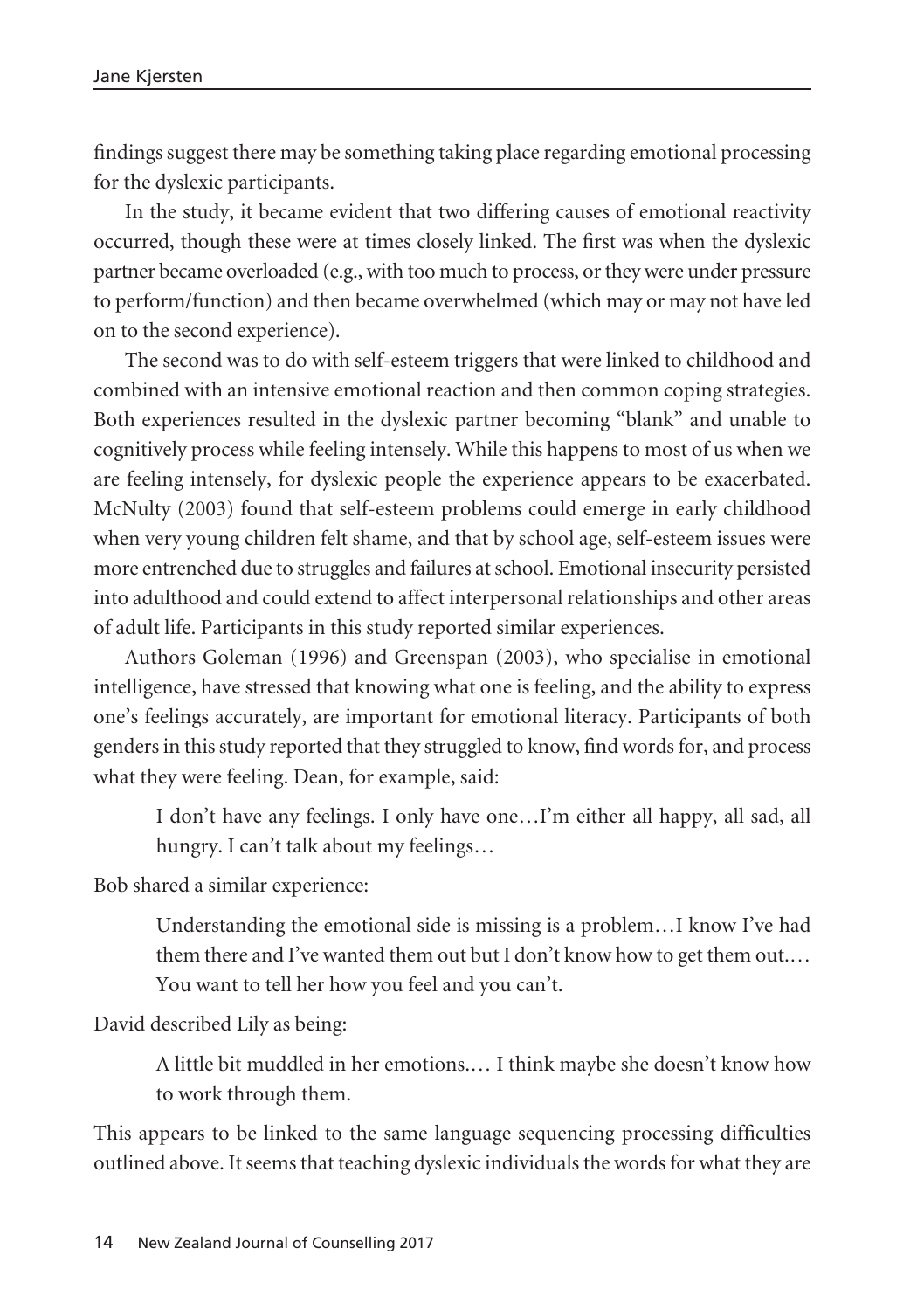feeling helps to ameliorate this difficulty. Several participants in the study reported that pursuing emotional work in counselling had helped them to understand and express their feelings, although one participant still experienced emotional explosions. These findings seem to support those of Hellendoorn and Ruijssenaars (2000), whose participants frequently reported problems with expressing emotions. In that study, most of those who had therapeutic treatment found it helpful; however, some participants complained that their therapists lacked understanding. In recommending treatment services, the authors suggested that therapists are generally not equipped to deal with dyslexia.

The dyslexic participants also described another cyclic pattern: experiencing feelings but not knowing what the feeling was, and/or not being able to name the feelings, thereby causing a reaction. Again, negative self-beliefs were triggered along with intensified emotions which led to a similar blank in cognition and strategies for coping as in the other cycles, as well as disconnection between partners.

## *Dyslexia affects connection*

The above disruptions in communication, functioning, emotional expression, and processing often led to partners distancing, which caused disconnection. They acted out or suppressed emotion to control vulnerability, ways of coping which provided selfprotection but led to relational breakdown. Brown (2012) wrote, "The more difficult it is for us to articulate our experiences of loss, longing, and feeling lost to the people around us, the more disconnected and alone we feel" (p. 148).

In a world in which relationship and a sense of connection are strongly reliant on language and the use of words via dialogue between people, some dyslexic individuals are at risk of isolation and deep loneliness. Hendrix (2008) maintained that humans seek connection above anything else in life, and suggested that healing a ruptured connection between partners requires the restoration of awareness of connection with each other which is the source of healing. Knapp, Sandberg, Novak, and Larson (2015) found that secure attachment behaviours mediated intimate relationships by decreasing the incidence of poor communication, thereby helping to overcome the effects of adverse influences attributable to family background. Indeed, many of the couples in the study said that they experienced a deep bond that kept them together regardless of the difficulties experienced. It appears essential that couples living with dyslexia form a secure attachment with each other which will undergird them when they experience relational difficulties and will help to heal the effects of historical pain.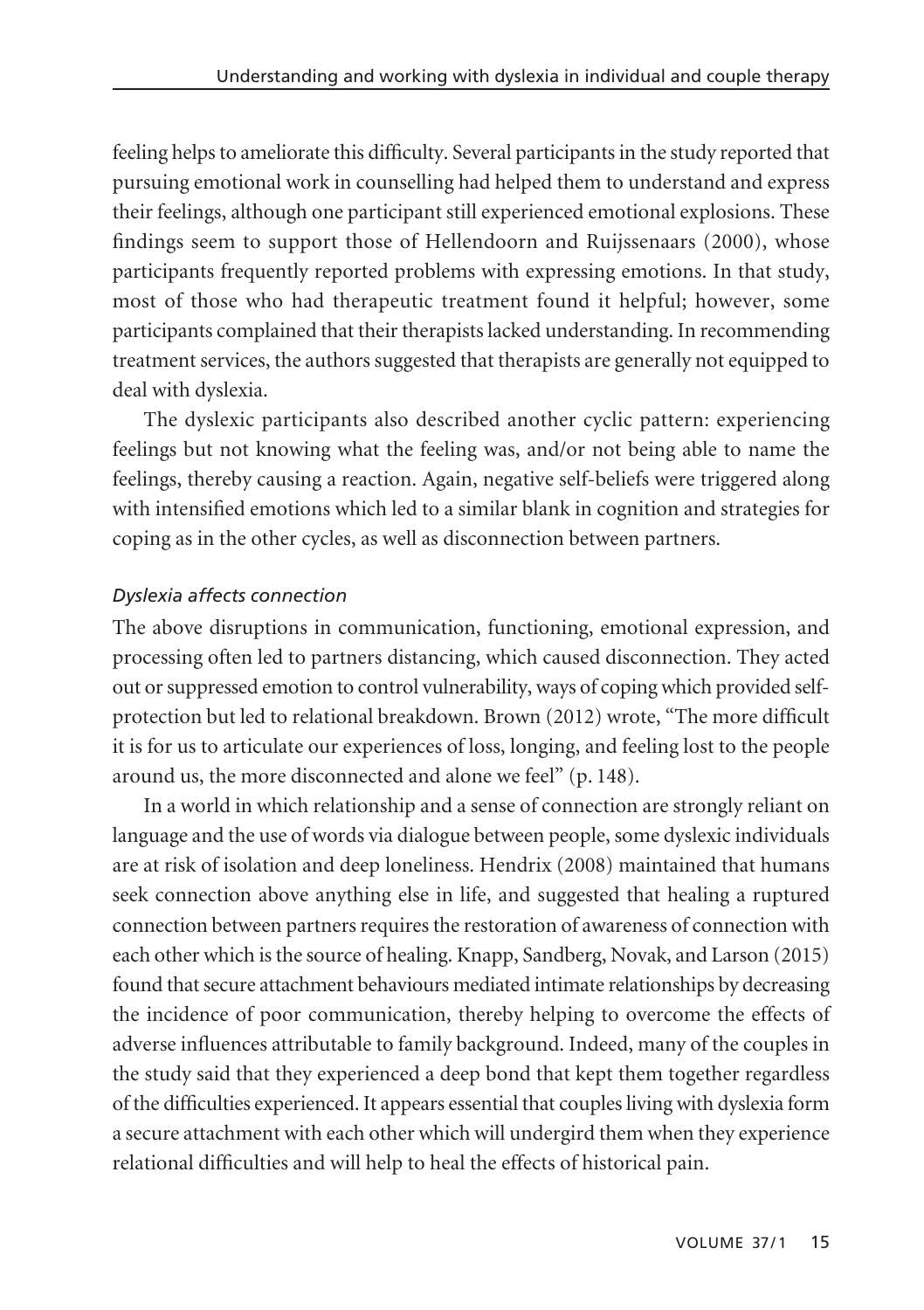#### *Support*

A clear consensus exists across the literature that dyslexic individuals require some forms of support right throughout their life span (Carawan et al., 2015; Hellendoorn & Ruijssenaars, 2000; McNulty, 2003; Morrison & Cosden, 1997; Nalavany & Carawan, 2012). It was clear in the current study that the dyslexic participants required various types of support from their partners. It was also evident that therapeutic support could help these adults to navigate the various domains of adult life, including emotional processing. This echoes findings of Nalavany et al. (2011), who stressed that the need for support services in this area is paramount.

Non-dyslexic partners are clearly not immune to the effects of dyslexia and could benefit from specific support themselves. Most non-dyslexic partners said they felt varying degrees of frustration which came from living with their partner's dyslexia. They carried more responsibility, were often required to help with language and administration, and needed to exercise understanding and acceptance in order to build tolerance.

It was also evident that the dyslexic partners brought their unique strengths (often attributed to dyslexia) to their relationships which, in turn, supported their partners. Oliver, for example, had a very high visual spatial ability and good problem-solving skills. During a recent crisis he was quick to see the bigger picture about what needed to be done and take action to keep his family safe. Mary's high verbal processing skills enabled her to keep communication flowing in their relationship, and Dean's practical gifts as a builder complemented Patricia's business skills.

#### *Limitations of the study*

The participants in this study constituted a small sample, therefore care must be taken not to generalise these findings to all couples living with dyslexia. Furthermore, only two dyslexic women participated in the study, with one presenting differently from the other dyslexic participants due to her high verbal abilities and compensating strategies. There are therefore insufficient data to provide compelling evidence of the experiences of dyslexic female partners.

It was not possible to determine either just how far the challenges described by the participants were outside the realm of normal for couples in general. A study using a control group of couples without dyslexia, as well as incorporating social-emotional and communication skills assessments, could determine whether couples fall outside normal parameters on specific skills.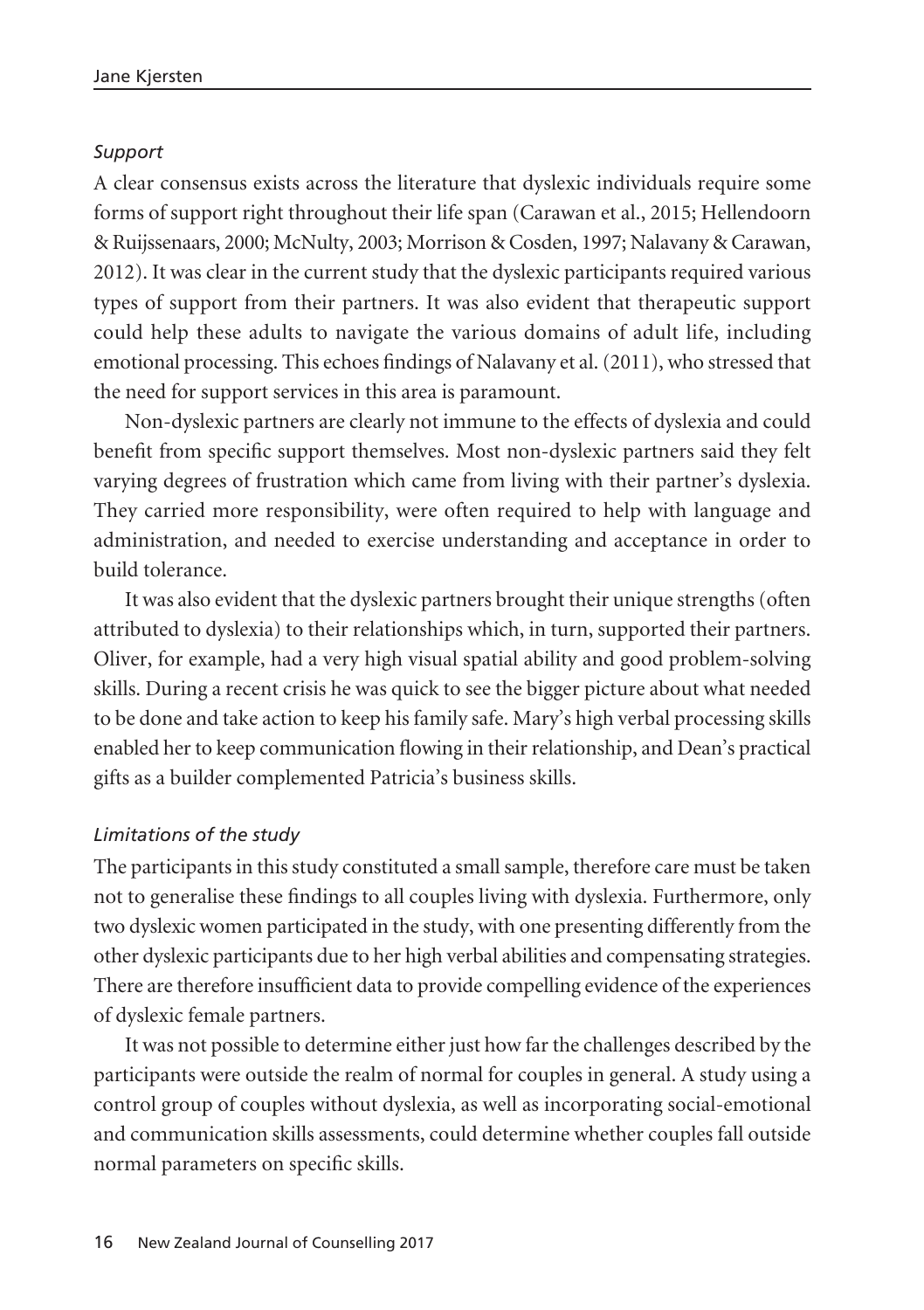Nevertheless, the participants in this study believed the issues they encountered (as outlined above) were directly linked to dyslexia. As well, the author's experience in working with dyslexic clients confirms that the above findings are experienced by other couples living with dyslexia.

## **Implications for practice**

In order to work effectively with clients who present with dyslexia, it is necessary to develop awareness and understanding of the complexities of sequencing and processing difficulties they experience and the effects of these on communication, functioning, and the emotions, both in the counselling room and within other relationships. Learning effective ways of communicating that accommodate dyslexic clients' strengths and limitations is imperative if they are to benefit from counselling.

The participants in this study generally reported that their emotions had the greatest impact on them as couples. For the dyslexic partners, this was mainly due to compromised self-esteem from living with dyslexia in childhood and ongoing hurts into adulthood. This supports studies in the field of learning disabilities that stress the importance of early identification and intervention which can help ameliorate negative outcomes in adulthood. Although children are being diagnosed much earlier these days, there are many adults who are not aware they are dyslexic and who will attend counselling not knowing that this underlying difficulty is the cause of much of their struggle.

From my professional perspective, negative self-esteem is one of *the* major challenges for dyslexic individuals. Messages growing up can be so detrimental and crippling that a person may be paralysed in life, avoiding anything that could lead to failure. However, dyslexic individuals who find success in life have often had the support of parents and family, and have a determination to push through the difficulties and the limitations. For some dyslexics, a counsellor or psychotherapist may be their only source of support.

While postmodern commentators contend that diagnosis and labelling are detrimental for individuals, my experience working with dyslexic individuals is that diagnosis can be helpful, and a source of relief. It provides a reason for their struggle and an understanding that what they have experienced since childhood has to do with a neurological condition that is mostly invisible. This relieves shame and absolves them from blame for an inherited difference. A formal cognitive assessment is therefore recommended.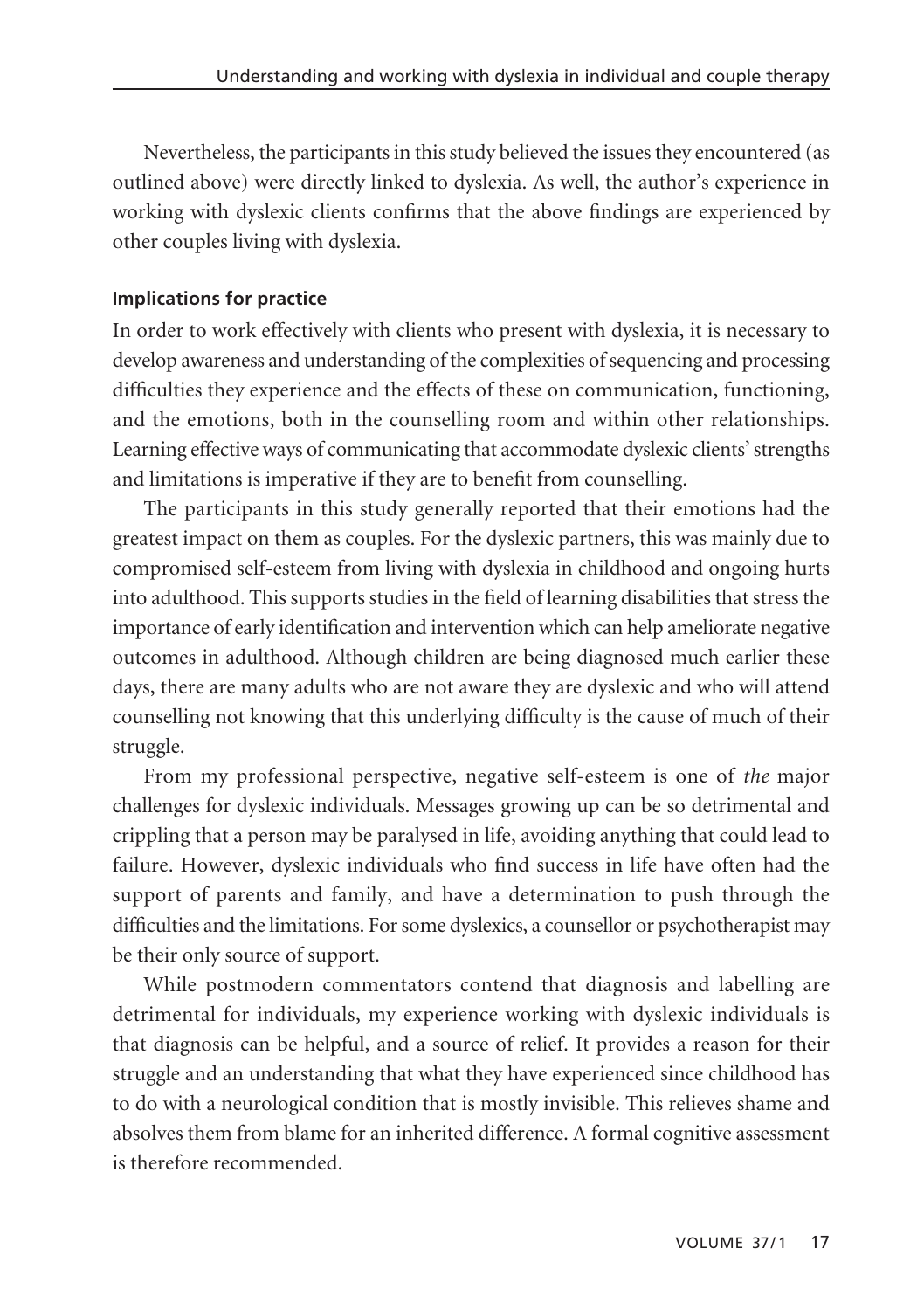Probably the main area for counsellor assiduity is in the communication between therapist and client. As explained above, dyslexic clients may have difficulty with accessing, ordering, and expressing words; taking in and understanding what is said; remembering details or what they need to do; processing and recalling what happened in sessions; speed of communicating in sessions; using more words when trying to express; and/or saying one thing when they mean another. Effective pacing is likely to mean slowing down, giving clients time to process. Most dyslexic individuals will be able to get there, but often need a longer period of time with fewer distractors such as suggesting words for them, although timely reflections do help.

It is important to understand that for some dyslexic clients, the counsellor's use of body language and prosody for therapeutic effect may not help. Rather, it is valuable to *externalise* what is happening in the room, i.e., using paper, whiteboard, role play, and as well as clear verbalising and reflections. A pluralistic, multisensory approach is therefore most effective, e.g., *visual* tools: drawing, psychoeducation via diagrams, and Drawing Talk (McWilliams, 2016);<sup>1</sup> *auditory* tools: songs, clients hearing themselves speak, and counsellor reflections; and *tactile* tools: blankets, stress balls, and action methods/role play using the body.

Client-centred therapy (Rogers, 1951), which for many psychotherapists and counsellors is the core of our work, has a central premise that the client can internally self-process and come to healing, as well as a strong focus on feelings. While I believe the core conditions within this approach are vital for best practice, some dyslexic clients may not access or name feelings, or they may come up with the words and sound as if they are processing but in fact may not be. It is important not to assume that a dyslexic client has an intrinsic ability to self-process. It could be helpful to extend clients' "feeling vocabularies" and teach the words for various emotions, while building on their physical awareness of their emotional responses (e.g., by use of mindfulness techniques).

In couple work, I exercise caution when using specific dialogue techniques, as an individual with dyslexia may not be able to hold in working memory the full extent of what their partner just shared, nor be able to adequately reflect this back. Expectations of accurate mirroring may increase performance pressure, lead to an intensified emotional reaction, and then result in cognitive shut-down. Using fewer words before partners swap within a dialogue would be most effective. Again, externalising skills are helpful (such as using paper), as is slowing the process down. A vital aspect is working to build a close attachment bond between partners which, as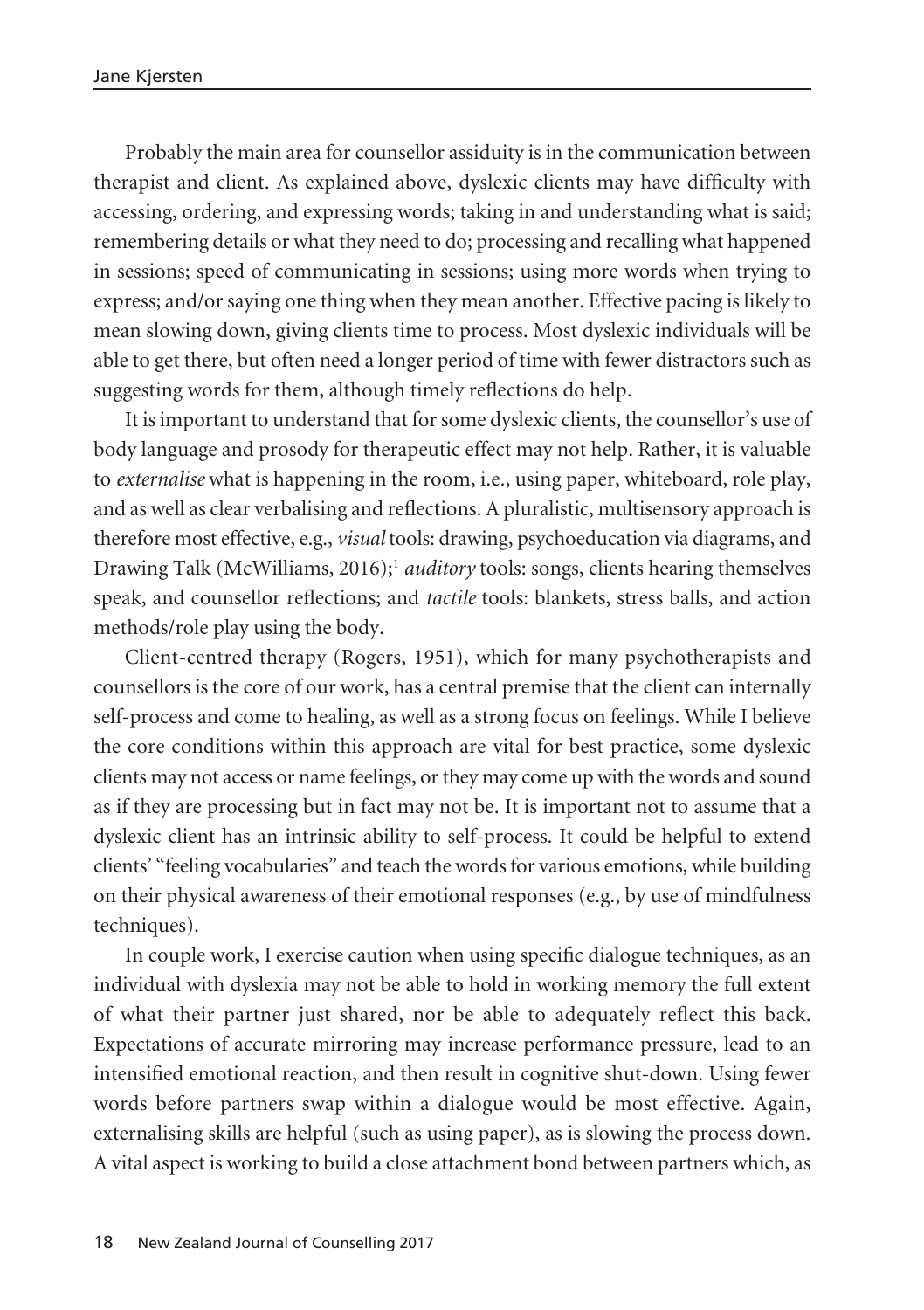discussed above, is a protective factor when facing the challenges that living with dyslexia inevitably brings.

Although non-dyslexic partners may find they carry more responsibility at home, they need to avoid further marginalising the dyslexic spouse by doing too much for them or by assuming that because their partner approaches tasks differently they are incapable of certain tasks. Dyslexics have strengths in "bigger picture" thinking and, though they may not function best sequentially, they are often excellent problemsolvers. Therefore, although some individuals may not perform as well sequentially during home tasks, they tend to achieve similar results in different ways. I encourage partners to work "with" not "for" their spouse.

Other recommendations include the use of psychoeducation and practice around executive functioning strategies. Supporting clients to repetitively practise organisational tasks until they are in a "rut" (or long-term memory) seems most effective. Phone and computer reminders are helpful, as is the use of a whiteboard as an externalising method for highlighting tasks. Dyslexic clients may also have difficulty remembering session times, and texting or emailing reminders can be helpful.

Finally, addressing compromised self-esteem in dyslexic individuals is vital to enhance clients' coping and resilience. Enabling them to name and feel intense emotions, and mindfully tolerate them (Greenspan, 2003) without exploding or suppressing them, is a core aspect of practice. Dyslexic individuals may feel overload, pressure, and low self-esteem triggers more intensely than others, causing emotional overwhelm which can lead to shutting down cognitively. This pattern may be linked to trauma from childhood experiences, and further research to ascertain this is required.

#### **Conclusion**

Learning difficulties are commonly viewed through the lens of the medical model as dysfunctions or flaws in nature that require eliminating or fixing. One of the tragedies of modernism is that whatever is different is judged, criticised, sidelined, or negated. Divergent ways of being and doing are still often seen as abnormal. The emerging concept of neurodiversity invites us to view dyslexia differently. As Silberman (2015) wrote concerning autism, "the cure for the most disabling aspects of autism will never be found in a pill, but in supportive communities" (p. 17); the same applies to dyslexia. We would do well to regard these conditions as variations of mind and engagement with the world that are bringing about social change. Dyslexia invites us to grow in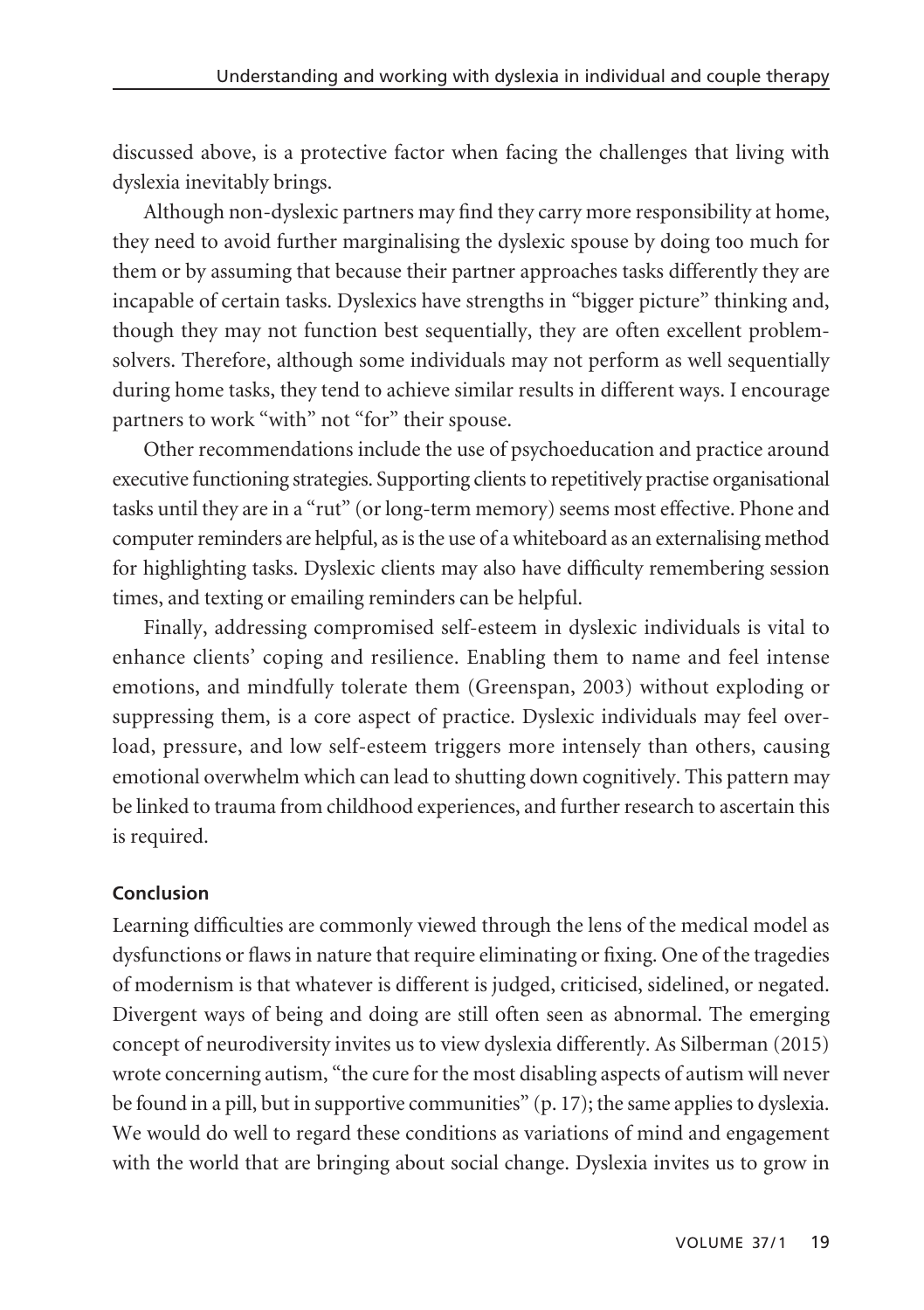understanding and to develop the creativity of our practices, in order to work as effectively as possible with these unique clients and their families.

#### Note

1. The author of this unpublished master's research portfolio has had a legal name change from Jane McWilliams to Jane Kjersten. The portfolio, and discussion on Drawing Talk, can be accessed on her website, www.janekjersten.co.nz, under Articles.

#### References

- Berresford, L. (2012). Complexities of dyslexia. [Lecture notes]. Auckland, New Zealand: SPELD Professional Development Workshop.
- Brosnan, M., Demetre, J., Hamill, S., Robson, K., Shepherd, H., & Cody, G. (2002). Executive functioning in adults and children with developmental dyslexia. *Neuropsychologia, 40*, 2144–2155.
- Brown, B. (2012). *Daring greatly: How the courage to be vulnerable transforms the way we live, love, parent, and lead*. New York, NY: Gotham Books.
- Bryan, T., Burstein, K., & Ergul, C. (2004). The social-emotional side of learning disabilities: A science-based presentation of the state of the art. *Learning Disability Quarterly, 27*, 45–51.
- Buchanan, M., & Wolf, J. S. (1986). A comprehensive study of learning disabled adults. *Journal of Learning Disabilities, 19*(1), 34–38.
- Carawan, L. W., Nalavany, B. A., & Jenkins, C. (2015). Emotional experience with dyslexia and self-esteem: The protective role of perceived family support in late adulthood. *Aging & Mental Health, 20*(3), 284–294.
- Cooper-Kahn, J., & Dietzel, L. (2008). *Late, lost, and unprepared: A parents' guide to helping children with executive functioning*. Bethesda, MD: Woodbine House.
- Dyslexia Foundation of New Zealand. (2006). Recognising dyslexia. Retrieved from http://www.dyslexiafoundation.org.nz/info.html
- Gerber, P. J. (2012). The impact of learning disabilities on adulthood: A review of the evidence-based literature for research and practice in adult education. *Journal of Learning Disabilities, 45*(1), 31–46.
- Gerber, P. J., & Reiff, H. B. (1991). *Speaking for themselves: Ethnographic interviews of adults with learning disabilities*. Ann Arbor, MI: University of Michigan Press.
- Gerber, P. J., Schnieders, C. A., Paradise, L. V., Reiff, H. B., Ginsberg, R. J., & Popp, P. A. (1990). Persisting problems of adults with learning disabilities: Self-reported comparisons from their school-age and adult years. *Journal of Learning Disabilities, 23*(9), 570–573.
- Gioia, G., Isquith, P. K., Kenworthy, L., & Barton, R. M. (2002). Profiles of everyday executive function in acquired and developmental disorders. *Child Neuropsychology, 8*(2), 121–137.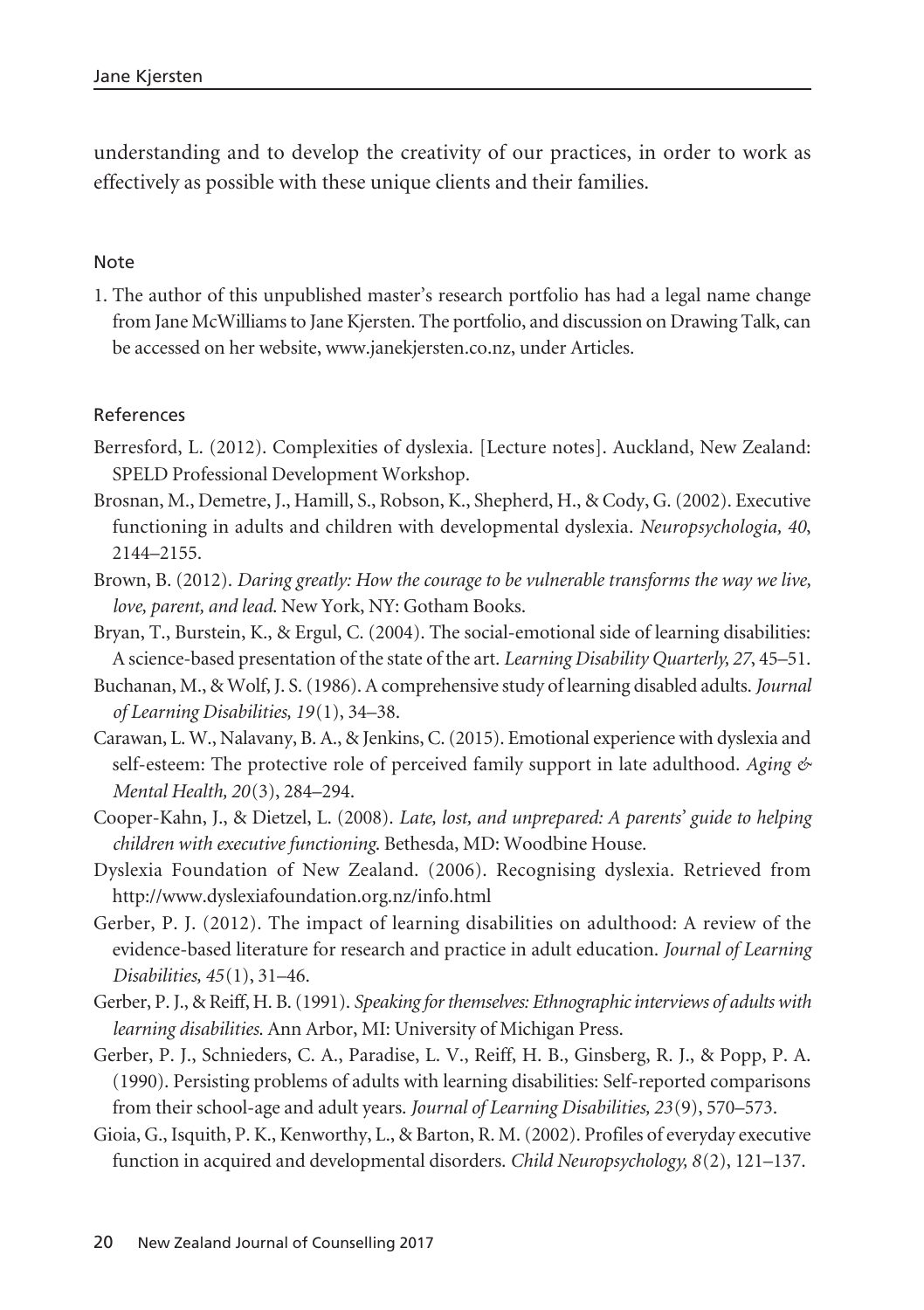- Goldberg, R. J., Higgins, E. L., Raskind, M. H., & Herman, K. L. (2003). Predictors of success in individuals with learning disabilities: A qualitative analysis of a 20-year longitudinal study. *Learning Disabilities Research & Practice, 18*, 222–236.
- Goleman, D. (1996). *Emotional intelligence: Why it can matter more than IQ*. London, England: Bloomsbury Publishing.
- Gottman, J. M., & Levenson, R. W. (1992). Marital processes predictive of later dissolution: Behaviour, physiology, and health. *Journal of Personality and Social Psychology, 63*(2), 221–233.
- Greenberg, L. S., & Johnson, S. M. (1988). *Emotionally focused therapy for couples*. New York, NY: The Guilford Press.
- Greenspan, M. (2003). *Healing through the dark emotions: The wisdom of grief, fear and despair*. Boston, MA: Shambhala Publications.
- Habib, M. (2000). The neurological basis of developmental dyslexia: An overview and working hypothesis. *Brain, 123*, 2373–2399.
- Harcourt Assessment. (2007). *Wechsler Individual Achievement Test* (2nd ed.). Australian Adaptation. Marrickville, NSW: Harcourt Assessment.
- Hellendoorn, J., & Ruijssenaars, W. (2000). Personal experiences and adjustment of Dutch adults with dyslexia. *Remedial and Special Education, 21*(4), 227–239.
- Hendrix, H. (2008). *Getting the love you want: A guide for couples*. New York, NY: St Martin's Press.
- Holman, T. B. (Ed.). (2001). *Premarital prediction of marital quality or breakup: Research, theory, and practice*. New York, NY: Kluwer Academic/Plenum.
- Kavale, K. A., & Forness, S. R. (1996). Social skill deficits and learning disabilities: A metaanalysis. *Journal of Learning Disabilities, 29*(3), 226–237.
- King, L. (2010). *Dyslexia dismantled*. Auckland, New Zealand: Author.
- King, L. (2016). Dyslexia—In a nutshell. Retrieved from http://dyslexiadismantled.com/ article-in-a-nutshell
- Knapp, D. J., Sandberg, J. G., Novak, J., & Larson, J. H. (2015). The mediating role of attachment behaviours on the relationship between family-of-origin and couple communication: Implications for couples therapy. J*ournal of Couple & Relationship Therapy, 14*, 17–38.
- Ledermann, T., Bodenmann, G., Rudaz, M., & Bradbury, T. N. (2010). Stress, communication, and marital quality in couples. *Family Relations, 59*(2), 195–206.
- Lenkowsky, L. K., & Saposnek, D. T. (1978). Family consequences of parental dyslexia. *Journal of Learning Disabilities, 11*(1), 59–65.
- Lerner, H. (2004). *The dance of anger: A guide to changing the pattern of intimate relationships*. London, England: Element.
- Lucid Innovations. (2015). *Lucid ability: Computerised assessment system* (Version 5.14). England: Lucid Research Ltd.
- McNulty, M. A. (2003). Dyslexia and the life course. *Journal of Learning Disabilities, 36*(4), 363–381.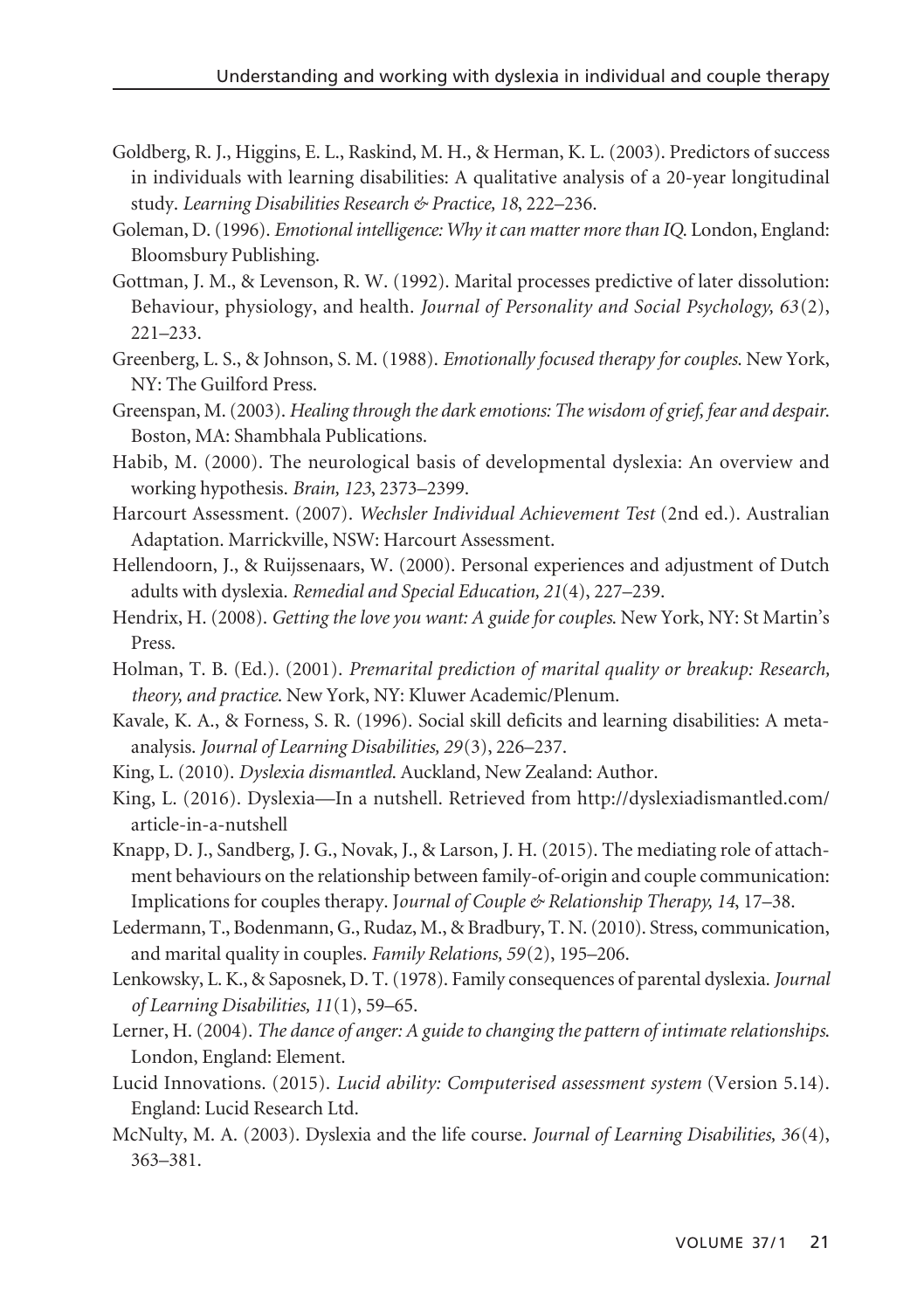- McWilliams, J. (2016). *Dyslexia and intimate relationships: Disconnection, disunion or a call to embrace difference?* Unpublished master's research portfolio. University of Auckland, New Zealand.
- Morrison, G. M., & Cosden, M. A. (1997). Risk, resilience, and adjustment of individuals with learning disabilities. *Learning Disability Quarterly, 20*(1), 43–60.
- Moustakas, C. (1994). *Phenomenological research methods*. Thousand Oaks, CA: Sage.
- Nalavany, B. A., & Carawan, L. W. (2012). Perceived family support and self-esteem: The mediational role of emotional experience in adults with dyslexia. *Dyslexia, 18*, 58–74.
- Nalavany, B. A., Carawan, L. W., & Rennick, R. A. (2011). Psychosocial experiences associated with confirmed and self-identified dyslexia: A participant-driven concept map of adult perspectives. *Journal of Learning Disabilities, 44*(1), 63–79.
- Nelson, J. M., & Harwood, H. (2010). Learning disabilities and anxiety: A meta-analysis. *Journal of Learning Disabilities, 44*(1), 3–17.
- Patoss. (2006). Handwriting assessment. http://www.patoss-dyslexia.org
- Peck, B. B., & Stackhouse, T. W. (1973). Reading problems and family dynamics. J*ournal of Learning Disabilities, 6*(7), 43–48.
- Pennington, B. F., van Orden, G. C., Smith, S. D., Green, P. A., & Haith, M. M. (1990). Phonological processing skills and deficits in adult dyslexics. *Society for Research in Child Development, 61*, 1753–1778.
- Polloway, E. A., Schewel, R., & Patton, J. R. (1992). Learning disabilities in adulthood: Personal perspectives. J*ournal of Learning Disabilities, 25*(8), 520–522.
- Rogers, C. (1951). *Client-centred therapy*. London, UK: Constable.
- Rourke, B. P., & Fuerst, D. E. (1996). Psychological dimensions of learning disability subtypes. *Assessment, 3*(3), 277–290.
- Sang, B. E. (1988). On being female and dyslexic. *Women & Therapy, 7*(4), 15–34.
- Saunders, W. A., & Barker, M. G. (1972). Dyslexia as cause of psychiatric disorder in adults. *British Medical Journal, 4*(5843), 759–761.
- Shaywitz, B. A, Shaywitz, S. E., Blachman, B. A., Pugh, K. R., Fulbright, R. K., Skudlarski, P., … Gore, J. C. (2004). Development of left occipitotemporal systems for skilled reading in children after a phonologically-based intervention. *BIOL Psychiatry, 55*, 926–933.
- Shaywitz, S. E. (1998). Current concepts: Dyslexia. *New England Journal of Medicine, 338*(5), 307–312.
- Shaywitz, S. E. (2003). *Overcoming dyslexia*. New York, NY: Vintage Books.
- Silberman, S. (2015). *Neurotribes: The legacy of autism and how to think smarter about people who think differently*. Crows Nest, Australia: Allen & Unwin.
- Spreen, O. (1989). The relationship between learning disability, emotional disorders, and neuropsychology: Some results and observations. J*ournal of Clinical and Experimental Neuropsychology, 11*, 117–140.